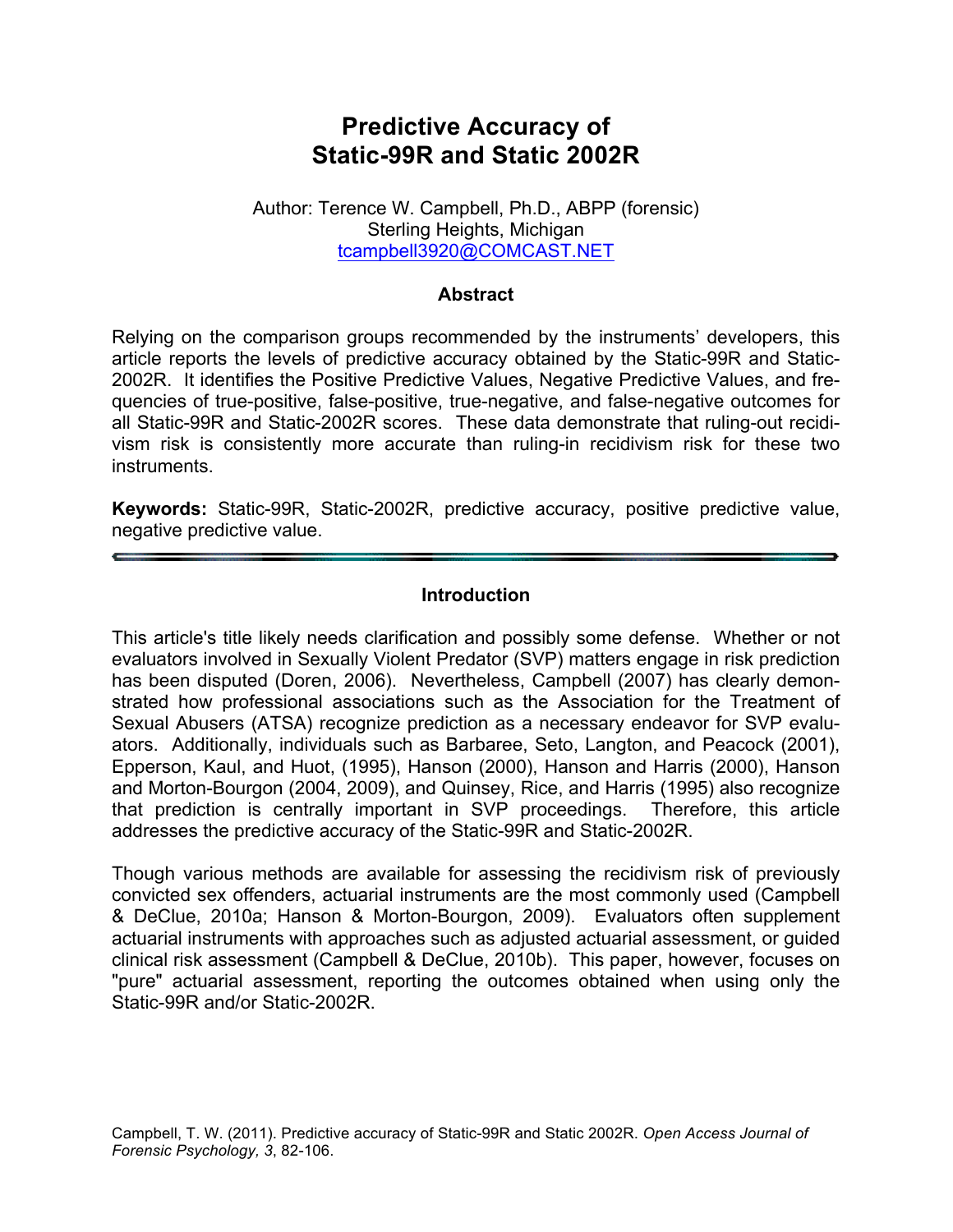## **Identifying Predictive Accuracy**

Identifying the predictive accuracy of an actuarial instrument such as the Static-99R or Static-2002R is challenging. It can leave attorneys, jurors, and many psychologists glassy eyed, wishing for some kind of a compass as a result of feeling hopelessly lost. Terms such as *areas under the curve* (AUC values), *d values*, *logistic regression*, *confidence intervals*, and *confidence intervals for an individual* are not easily understood.

Diagnostic testing terms used in medicine (Glaros & Kline, 1988) are relatively straightforward and more readily comprehended as a result. As is the case for diagnostic testing, there are four possible outcomes when assessing whether a previously convicted sex offender will reoffend

**True Positive (TP):** The actuarial instrument predicts the offender will reoffend and he does reoffend.

**False Positive (FP):** The actuarial instrument predicts the offender will reoffend, but the offender does not reoffend.

**True Negative (TN):** The actuarial instrument predicts the offender will not reoffend, and he does not reoffend.

**False Negative (FN):** The actuarial instrument predicts the offender will not reoffend, but he does reoffend.

As actuarial instruments, the Static-99R and Static-2002R are linear-additive models (Bani-Yaghoub, Federoff, Curry, & Amundsen, 2010). Linear-additive models, such as the Static-99R and Static-2002R, assume that higher scores are associated with an increased risk of recidivism. It is further assumed that lower scores are associated with a decreased risk of recidivism. Any Static-99R score or Static-2002R score can be used to rule-in or rule-out recidivism risk. Assume an offender scores 6 on the Static-99R or the Static-2002R. Ruling-in recidivism risk necessitates considering all outcomes (frequencies of TP, FP, TN, and FN) for scores of 6 and above. Ruling-out recidivism risk necessitates considering all outcomes (frequencies of TP, FP, TN, and FN) for scores of 6 and below. Therefore, depending on whether an evaluator is rulingin or ruling-out recidivism risk, evaluators adopt one of the following decision-making rules.

- 1. If ruling-in recidivism risk for a particular offender, an evaluator has implicitly adopted the following decision-making rule: "Rule-in recidivism risk for all scores of X and above (where X is an offender's Static-99R or Static-2002R score)."
- 2. If ruling-out recidivism risk for a particular offender, an evaluator has implicitly adopted the following decision-making rule: "Rule-out recidivism risk for all scores of X and below (where X is an offender's Static-99R or Static-2002R score)."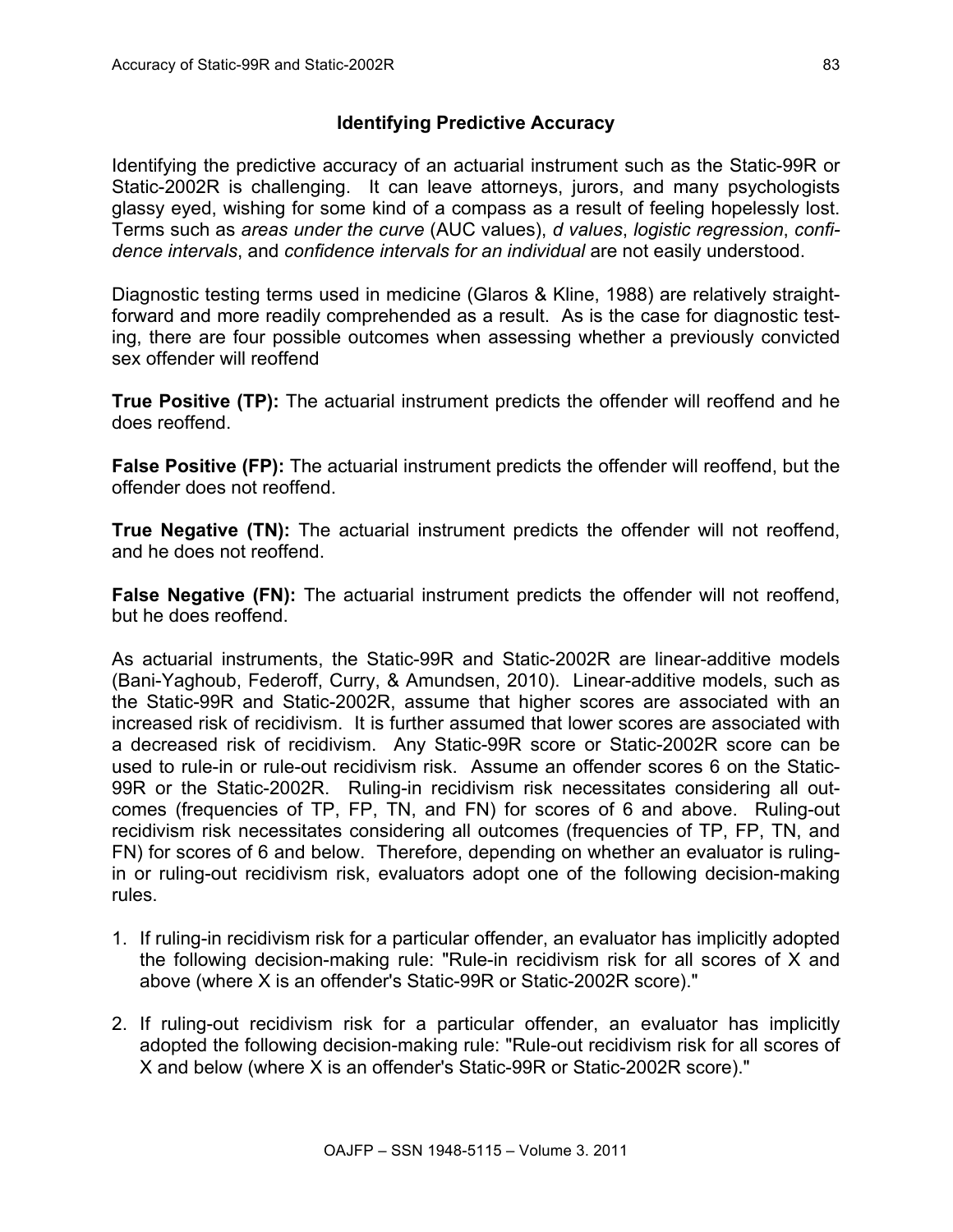#### **Positive Predictive Values and Negative Predictive Values**

Hart, Webster, and Menzies (1993) expressed the following recommendations related to identifying the accuracy of violence risk assessments:

We further recommend that, when the focus of analyses is predictive accuracy, the following standard statistics should be reported: (a) positive predictive power, the accuracy of predictions that individuals will be violent, (b) negative predictive power, the accuracy of predictions that individuals will not be violent . . . (p. 698).

The eighth "Commandment" of Serin and Brown's (2000) "Ten Commandments of Risk Assessment" advises: "Thou shalt know thy false positive and false negative rates for specific cut offs" (p. 263).

Craig and Beech (2010) also advised:

One method of calculating change-corrected predictive accuracy is to calculate positive predictive accuracy (PPA) and negative predictive accuracy (NPA). PPA and NPA are different ways of conceptualizing predictive accuracy where PPA refers to the accuracy of predicting individuals that are dangerous while NPA refers to the accuracy of predicting individuals that are not dangerous (p. 282).

Positive Predictive Value(s) (PPV) identify the accuracy with which one rules-in recidivism risk.

1. PPVs are obtained by dividing the number of true-positive predictions by the number of true-positive predictions plus the number of false-positive predictions (PPV =  $TP/TP + FP$ ).

Negative Predictive Value(s) (NPV) identify the accuracy with which one rules-out recidivism risk.

2. NPVs are obtained by dividing the number of true-negative predictions by the number of true-negative predictions plus the number of false-negative predictions (NPV =  $TN/TN + FN$ ).

## **Base Rates, Sensitivity and Specificity, and Comparison Groups**

PPVs and NPVs are base-rate sensitive. As the base rate of some event (e.g., sex offender recidivism) increases, PPVs also increase while NPVs decrease. Conversely, as the base rate of some event decreases, PPVs decrease and NPVs increase.

AUC values identify how accurately an actuarial instrument orders recidivists and nonrecidivists independent of the base rate. AUC values respond to this question: If randomly selecting a recidivist and a non-recidivist from a sample of sex offenders, what is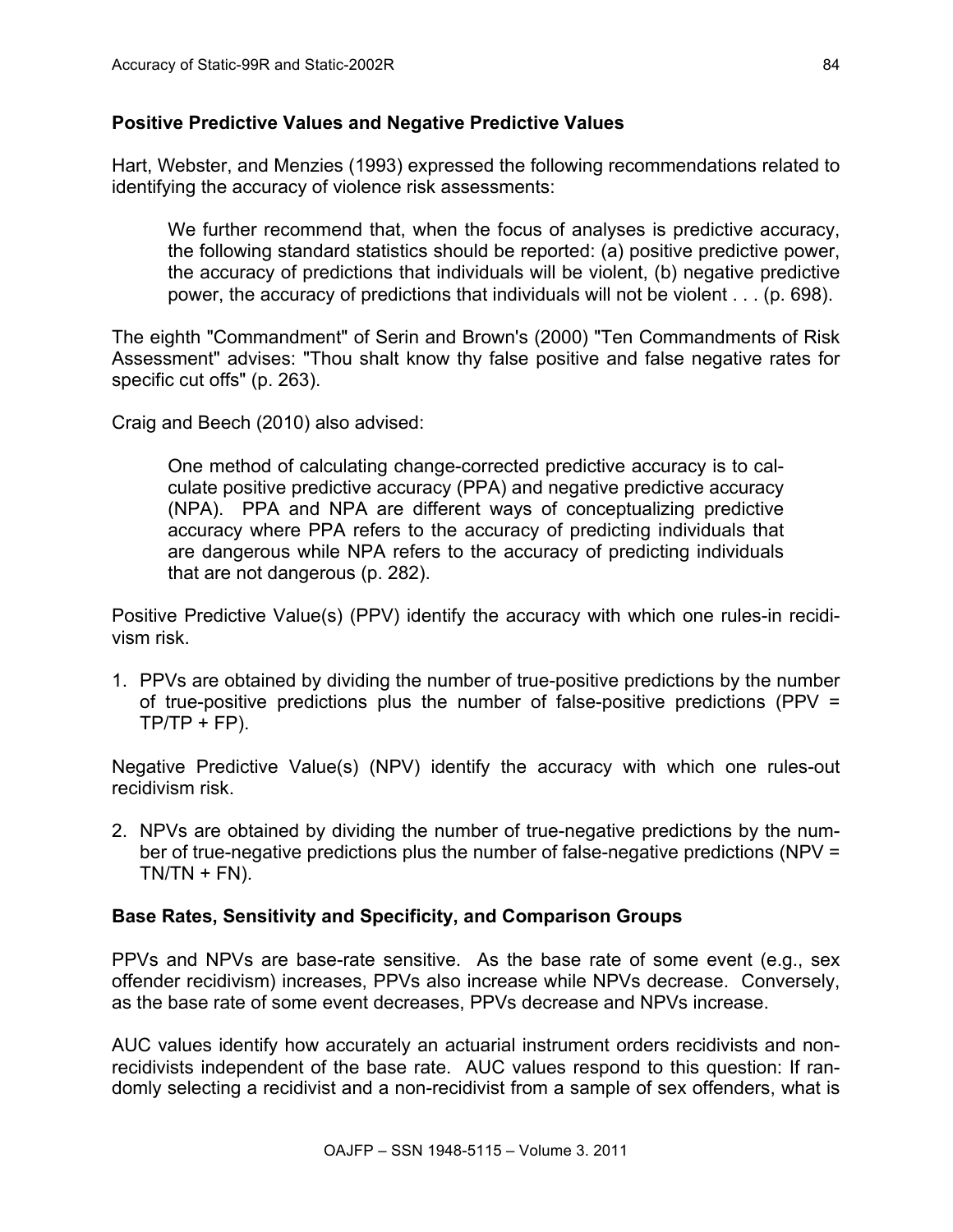the likelihood that the actuarial score of the recidivist exceeds that of the non-recidivist? Base rates, however, influence applied assessments. As a result, PPVs and NPVs serve as the most appropriate indices of predictive accuracy when undertaking applied assessments.

Sensitivity values equal the percentage of recidivists accurately identified by a given cut-off score. The sensitivities of the Static-99R and Static-2002R can be increased by lowering the cut-off score. Specificity values equal the percentage of nonrecidivists accurately identified by a given cut-off score. The specificities of the Static-99R and Static-2002R can be increased by increasing the cut-off score. Thus, one can select cut-off scores to increase an instrument's sensitivity, or specificity; but simultaneously increasing both sensitivity and specificity is not possible. Hence, the term "sensitivityspecificity trade off" underscores the impossibility of selecting a cut-off score to both increase sensitivity and specificity.

The Static-99 website (www.static99.org) reports outcome data for all four Static-99R comparison groups. These comparison groups can be considered as low base rate (Routine Sample), low-moderate base rate (Preselected for Treatment Need), moderate-high base rate (Non-Routine Sample), and high base rate sample (High Risk/need Group). Except for the Routine Sample (with only 5-year follow-up data available), there are 5- and 10-year follow-up data for the remaining groups. These data were taken from the "Norms" section of the Static-99 website, specifically the "Detailed recidivism tables Static-99R (October 2009)." For each comparison group and both follow-up periods, the data were taken from the "Fixed Follow-up" groups. These data can be found at www.static99.org, specifically in the section identified as "Detailed recidivism tables Static-99R (October 2009)." These data are not estimates, but instead correspond to known outcomes for actual offenders.

## **Five-Year Follow-Up Data for Static-99R**

Tables 1-4 report PPV, NPV, and the frequencies of TP, FP, TN, and FN outcomes, for 5-year follow-ups, at all scores for the Static-99R. That is to say, any Static-99R score can be used to rule-in, or rule-out, recidivism risk.

**Table 1**: PPV, NPV, and frequencies of TP, FP, TN, and FN, for the Static-99R Routine sample: 5 year follow-up,  $N = 2406$ , Base Rate = .06 (145/2406), Recidivists = 145, Non-Recidivists = 2261.

| 99-R Score                   | <b>PPV</b> | <b>NPV</b> | ТP         | FP           | ΤN        | FN.    |
|------------------------------|------------|------------|------------|--------------|-----------|--------|
| $-3$ & above<br>$-3$ & below | .06        | 1.00       | 145<br>145 | 2261<br>2221 | 40        | 0<br>0 |
| $-2$ & above<br>$-2$ & below | .06        | 1.00       | 145<br>145 | 2221<br>2156 | 40<br>105 | 0<br>0 |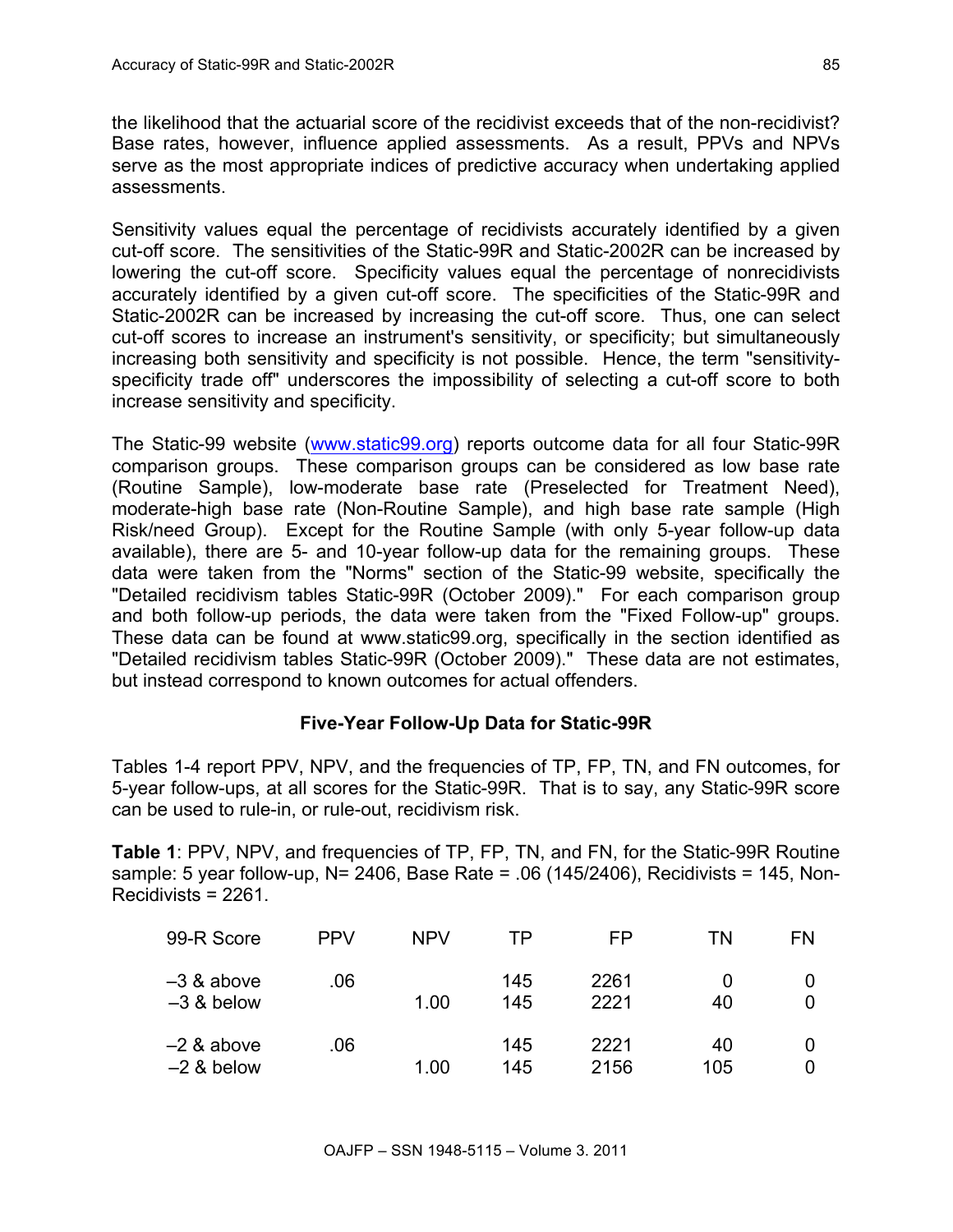| -1 & above<br>$-1$ & below | .06 | .98 | 145<br>138                       | 2156<br>1903               | 105<br>358   | 0<br>$\overline{7}$  |
|----------------------------|-----|-----|----------------------------------|----------------------------|--------------|----------------------|
| 0 & above<br>0 & below     | .07 | .98 | 138<br>130                       | 1903<br>1617               | 358<br>644   | $\overline{7}$<br>15 |
| 1 & above<br>1 & below     | .07 | .98 | 130<br>120                       | 1617<br>1277               | 644<br>984   | 15<br>25             |
| 2 & above<br>2 & below     | .09 | .97 | 120<br>106                       | 1277<br>941                | 984<br>1320  | 25<br>39             |
| 3 & above<br>3 & below     | .10 | .97 | 106<br>86                        | 941<br>618                 | 1320<br>1643 | 39<br>59             |
| 4 & above<br>4 & below     | .12 | .96 | 86<br>69                         | 618<br>358                 | 1643<br>1903 | 59<br>76             |
| 5 & above<br>5 & below     | .16 | .95 | 69<br>41                         | 358<br>193                 | 1903<br>2068 | 76<br>104            |
| 6 & above<br>6 & below     | .18 | .95 | 41<br>27                         | 193<br>97                  | 2068<br>2164 | 104<br>118           |
| 7 & above<br>7 & below     | .22 | .94 | 27<br>15                         | 97<br>34                   | 2164<br>2227 | 118<br>130           |
| 8 & above<br>8 & below     | .31 | .94 | 15<br>$\overline{7}$             | 34<br>14                   | 2227<br>2247 | 130<br>138           |
| 9 & above<br>9 & below     | .33 | .94 | 7<br>$\overline{2}$              | 14<br>6                    | 2247<br>2255 | 138<br>143           |
| 10 & above<br>10 & below   | .25 | .94 | $\overline{2}$<br>$\overline{0}$ | 6<br>1                     | 2255<br>2260 | 143<br>145           |
| 11 & above<br>11 & below   | .00 | .94 | 0<br>$\mathbf 0$                 | $\mathbf 1$<br>$\mathbf 0$ | 2260<br>2261 | 145<br>145           |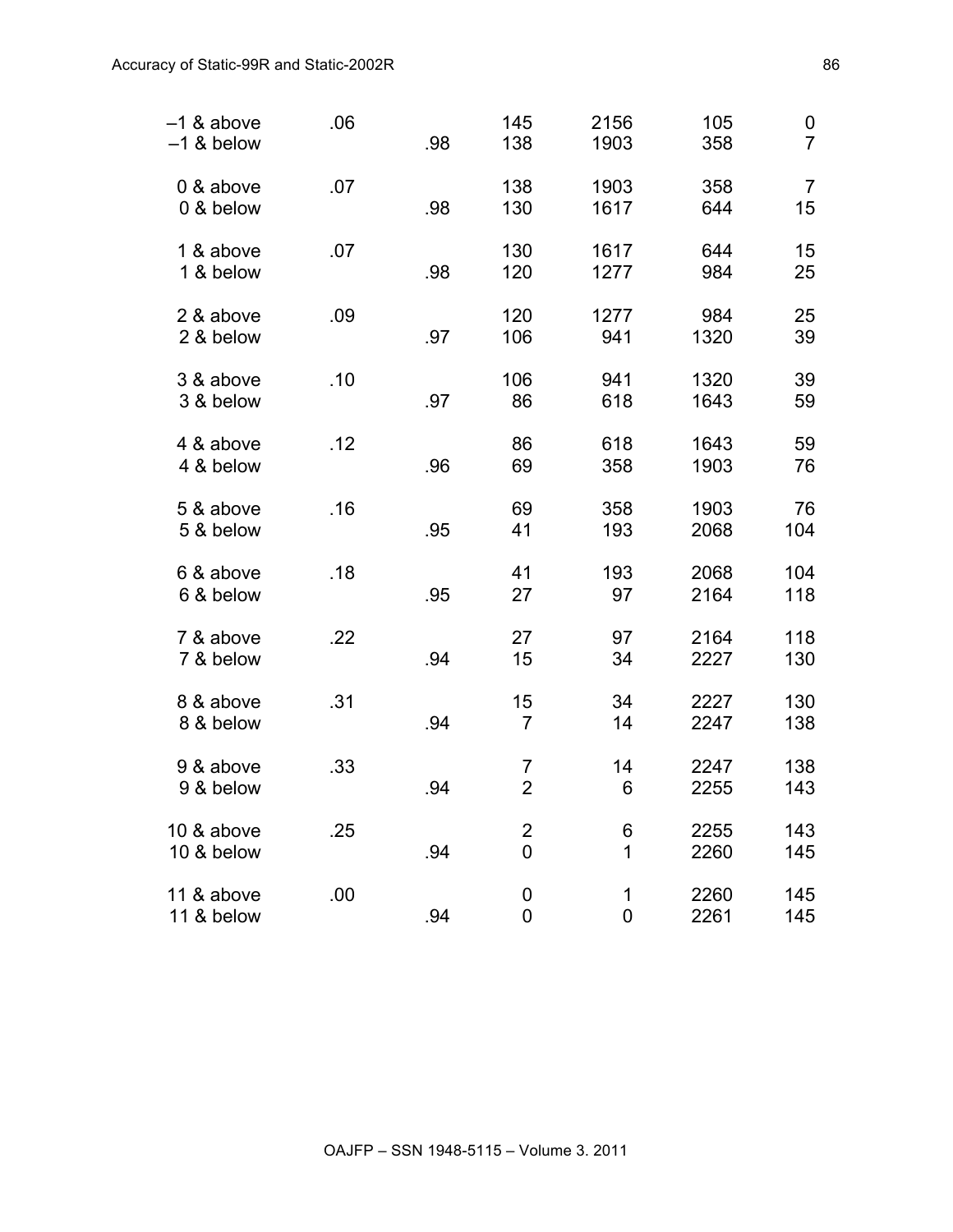**Table 2**: PPV, NPV, and frequencies of TP, FP, TN, and FN, for the Static-99R Pre-Selected for Treatment sample: 5 year follow-up, N= 1782, Base Rate = .09 (163/1782),  $Recidivists = 163$ , Non-Recidivists = 1619.

| 99-R Score                 | <b>PPV</b> | <b>NPV</b> | TP                               | FP           | TN           | FN                               |
|----------------------------|------------|------------|----------------------------------|--------------|--------------|----------------------------------|
| -3 & above<br>$-3$ & below | .09        | 1.00       | 163<br>163                       | 1619<br>1587 | 0<br>32      | 0<br>$\mathbf 0$                 |
| -2 & above<br>$-2$ & below | .09        | .97        | 163<br>161                       | 1587<br>1557 | 32<br>62     | 0<br>$\overline{2}$              |
| -1 & above<br>$-1$ & below | .09        | .98        | 161<br>159                       | 1557<br>1385 | 62<br>234    | $\overline{c}$<br>$\overline{4}$ |
| 0 & above<br>0 & below     | .10        | .97        | 159<br>150                       | 1385<br>1148 | 234<br>471   | 4<br>13                          |
| 1 & above<br>1 & below     | .12        | .95        | 150<br>128                       | 1148<br>905  | 471<br>714   | 13<br>35                         |
| 2 & above<br>2 & below     | .12        | .95        | 128<br>111                       | 905<br>641   | 714<br>978   | 35<br>52                         |
| 3 & above<br>3 & below     | .15        | .94        | 111<br>91                        | 641<br>429   | 978<br>1190  | 52<br>72                         |
| 4 & above<br>4 & below     | .18        | .94        | 91<br>70                         | 429<br>246   | 1190<br>1373 | 72<br>93                         |
| 5 & above<br>5 & below     | .22        | .93        | 70<br>46                         | 246<br>129   | 1373<br>1490 | 93<br>117                        |
| 6 & above<br>6 & below     | .26        | .92        | 46<br>25                         | 129<br>63    | 1490<br>1556 | 117<br>138                       |
| 7 & above<br>7 & below     | .28        | .91        | 25<br>14                         | 63<br>32     | 1556<br>1587 | 138<br>149                       |
| 8 & above<br>8 & below     | .30        | .91        | 14<br>$\overline{4}$             | 32<br>9      | 1587<br>1610 | 149<br>159                       |
| 9 & above<br>9 & below     | .31        | .91        | $\overline{4}$<br>$\overline{2}$ | 9<br>3       | 1610<br>1616 | 159<br>161                       |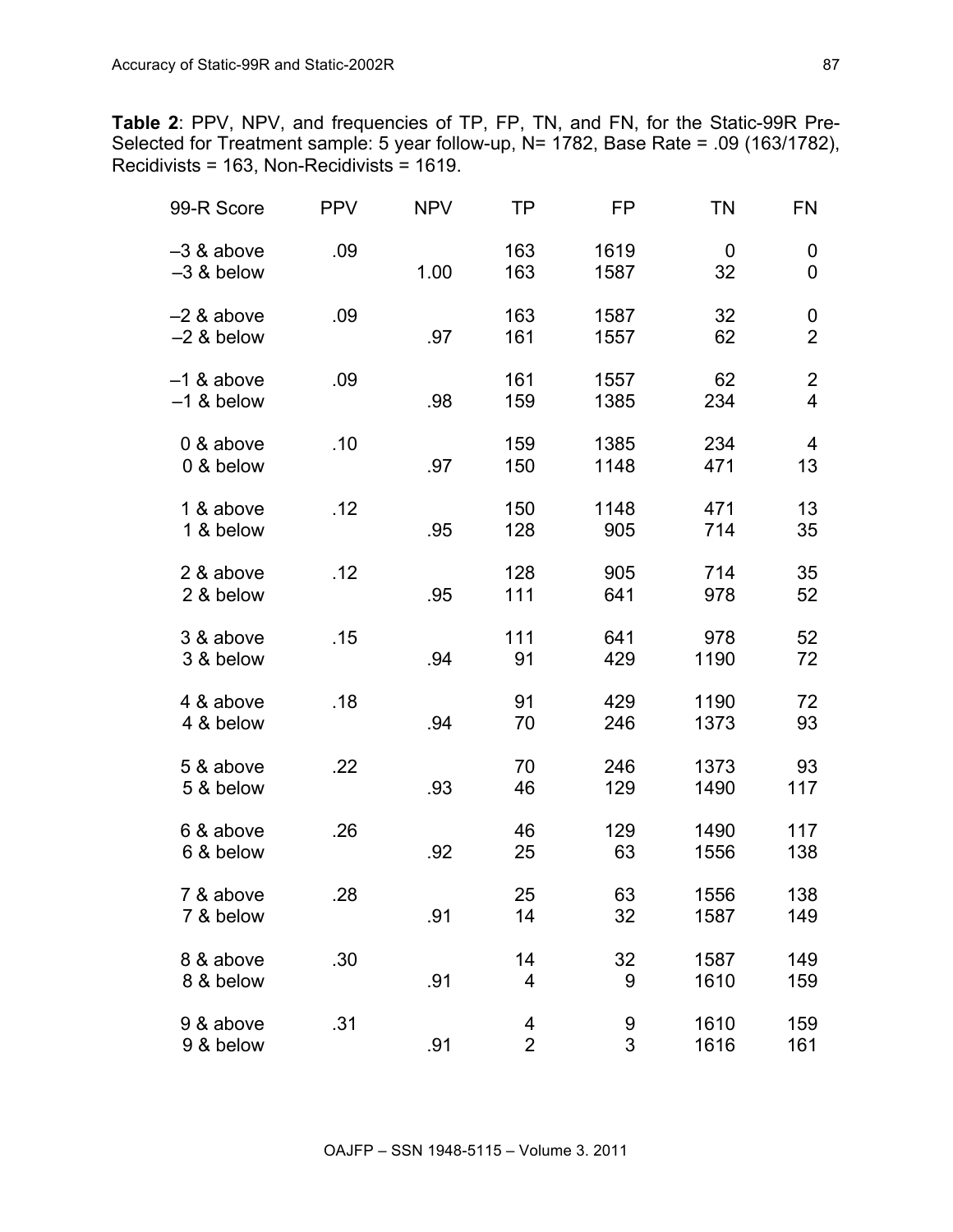| 10 & above | .40 |     |              | 1616 | 161 |
|------------|-----|-----|--------------|------|-----|
| 10 & below |     | .91 |              | 1618 | 163 |
| 11 & above | .00 |     |              | 1618 | 163 |
| 11 & below |     | .91 | $\mathbf{I}$ | 1619 | 163 |

**Table 3**: PPV, NPV, and frequencies of TP, FP, TN, and FN, for the Static-99R Non-Routine sample: 5 year follow-up, N= 3353, Base Rate = .15 (497/3353), Recidivists = 497, Non-Recidivists = 2856.

| 99-R Score                   | <b>PPV</b> | <b>NPV</b> | ΤP         | FP           | <b>TN</b>    | FN                                 |
|------------------------------|------------|------------|------------|--------------|--------------|------------------------------------|
| -3 & above<br>$-3$ & below   | .15        | 1.00       | 497<br>497 | 2856<br>2818 | 0<br>38      | $\boldsymbol{0}$<br>$\overline{0}$ |
| -2 & above<br>$-2$ & below   | .15        | .95        | 497<br>493 | 2818<br>2774 | 38<br>82     | 0<br>$\overline{4}$                |
| $-1$ & above<br>$-1$ & below | .15        | .97        | 493<br>486 | 2774<br>2544 | 82<br>312    | 4<br>11                            |
| 0 & above<br>0 & below       | .16        | .95        | 486<br>467 | 2544<br>2238 | 312<br>618   | 11<br>30                           |
| 1 & above<br>1 & below       | .17        | .94        | 467<br>435 | 2238<br>1885 | 618<br>971   | 30<br>62                           |
| 2 & above<br>2 & below       | .19        | .93        | 435<br>398 | 1885<br>1529 | 971<br>1327  | 62<br>99                           |
| 3 & above<br>3 & below       | .21        | .92        | 398<br>343 | 1529<br>1157 | 1327<br>1699 | 99<br>154                          |
| 4 & above<br>4 & below       | .23        | .90        | 343<br>272 | 1157<br>776  | 1699<br>2080 | 154<br>225                         |
| 5 & above<br>5 & below       | .26        | .89        | 272<br>193 | 776<br>455   | 2080<br>5401 | 225<br>304                         |
| 6 & above<br>6 & below       | .30        | .87        | 193<br>114 | 455<br>240   | 2401<br>2616 | 304<br>383                         |
| 7 & above<br>7 & below       | .32        | .86        | 114<br>60  | 240<br>110   | 2616<br>2746 | 383<br>437                         |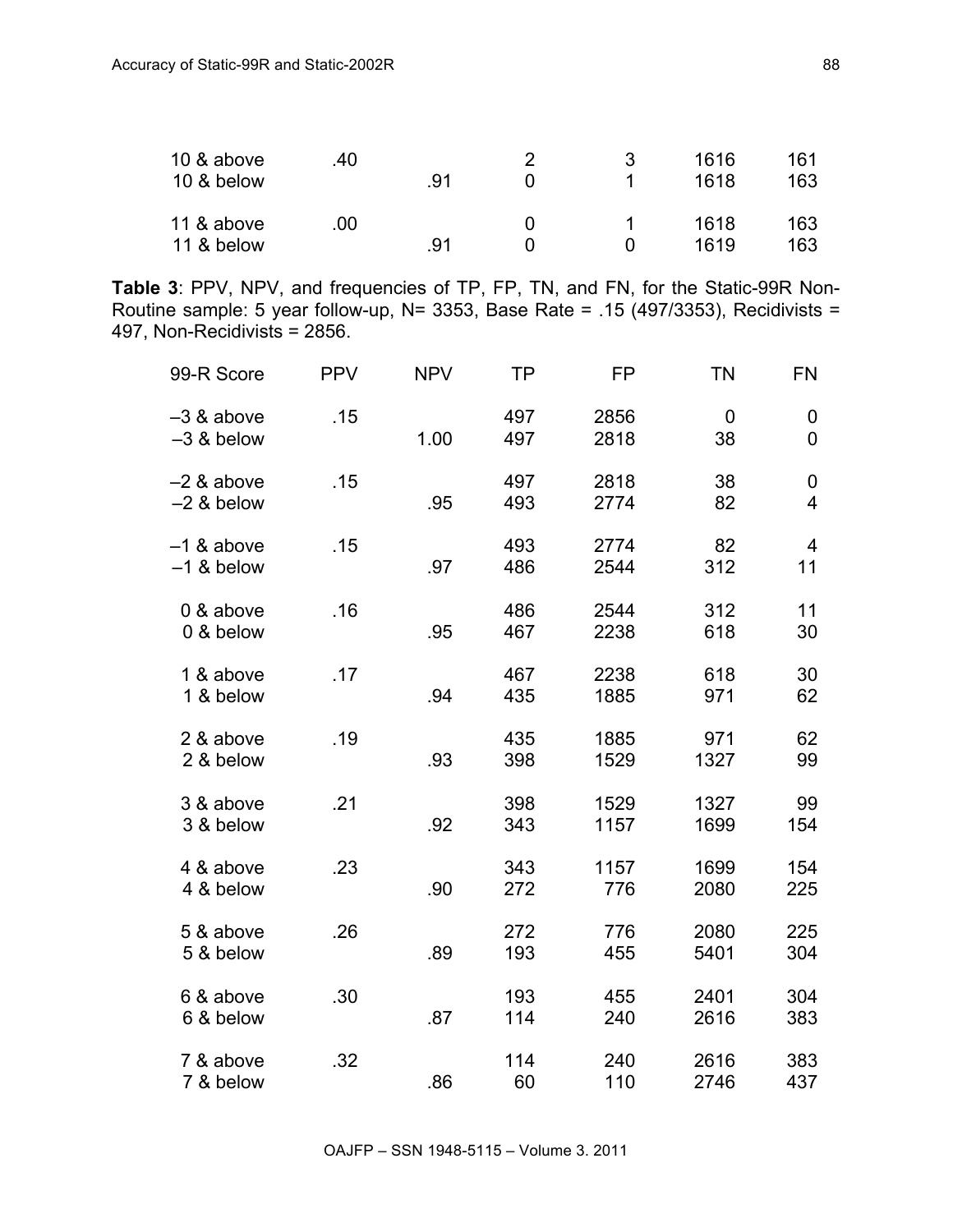| 8 & above<br>8 & below   | .35 | .86 | 60<br>24 | 110<br>37 | 2746<br>2819 | 437<br>473 |
|--------------------------|-----|-----|----------|-----------|--------------|------------|
| 9 & above<br>9 & below   | .39 | .85 | 24<br>8  | 37<br>9   | 2819<br>2847 | 473<br>489 |
| 10 & above<br>10 & below | .47 | .85 | 8<br>0   | 9<br>2    | 2847<br>2854 | 489<br>497 |
| 11 & above<br>11 & below | .00 | .85 | 0<br>0   | 2<br>0    | 2854<br>2856 | 497<br>497 |

**Table 4**: PPV, NPV, and frequencies of TP, FP, TN, and FN, for the Static-99R High-Risk sample: 5 year follow-up, N= 1313, Base Rate = .21 (276/1313), Recidivists = 276, Non-Recidivists = 1037

| 99-R Score                 | <b>PPV</b> | <b>NPV</b> | <b>TP</b>  | <b>FP</b>    | <b>TN</b>            | <b>FN</b>           |
|----------------------------|------------|------------|------------|--------------|----------------------|---------------------|
| -3 & above<br>$-3$ & below | .21        | 1.00       | 276<br>276 | 1037<br>1036 | 0<br>1               | 0<br>$\overline{0}$ |
| -2 & above<br>$-2$ & below | .21        | 1.00       | 276<br>276 | 1036<br>1030 | 1<br>$\overline{7}$  | 0<br>$\overline{0}$ |
| -1 & above<br>$-1$ & below | .21        | .95        | 276<br>274 | 1030<br>1000 | $\overline{7}$<br>37 | 0<br>$\overline{2}$ |
| 0 & above<br>0 & below     | .22        | .94        | 274<br>271 | 1000<br>959  | 37<br>78             | $\overline{2}$<br>5 |
| 1 & above<br>1 & below     | .22        | .94        | 271<br>266 | 959<br>873   | 78<br>164            | 5<br>10             |
| 2 & above<br>2 & below     | .23        | .90        | 266<br>250 | 873<br>801   | 164<br>236           | 10<br>26            |
| 3 & above<br>3 & below     | .24        | .88        | 250<br>227 | 801<br>663   | 236<br>374           | 26<br>49            |
| 4 & above<br>4 & below     | .26        | .86        | 227<br>185 | 663<br>485   | 374<br>552           | 49<br>91            |
| 5 & above<br>5 & below     | .28        | .84        | 185<br>139 | 485<br>301   | 552<br>736           | 91<br>137           |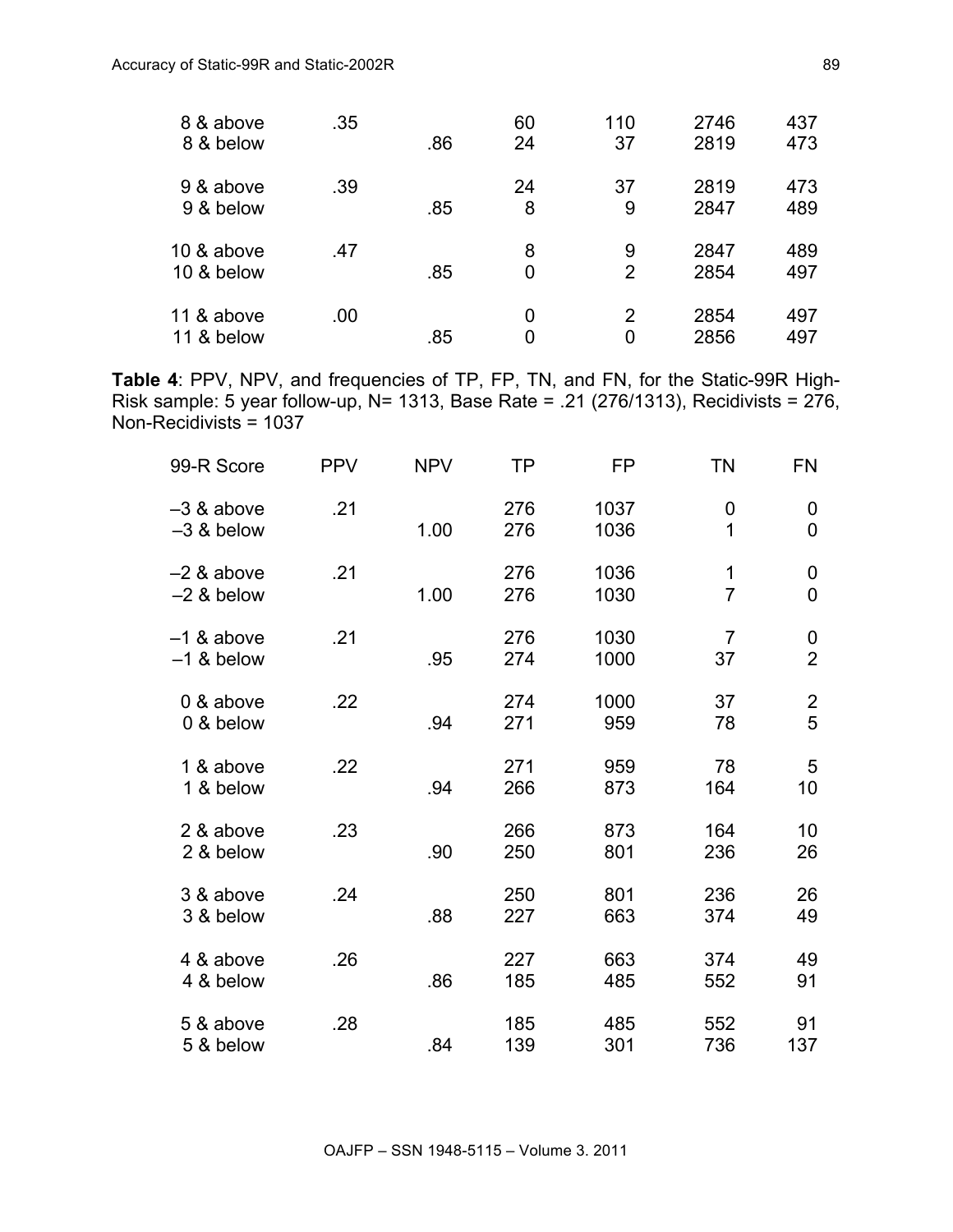| 6 & above<br>6 & below   | .32 | .82 | 139<br>86 | 301<br>165          | 736<br>872   | 137<br>190 |
|--------------------------|-----|-----|-----------|---------------------|--------------|------------|
| 7 & above<br>7 & below   | .34 | .81 | 86<br>44  | 165<br>76           | 872<br>961   | 190<br>232 |
| 8 & above<br>8 & below   | .37 | .80 | 44<br>20  | 76<br>28            | 961<br>1009  | 232<br>256 |
| 9 & above<br>9 & below   | .42 | .79 | 20<br>6   | 28<br>7             | 1009<br>1030 | 256<br>270 |
| 10 & above<br>10 & below | .46 | .79 | 6<br>0    | 7<br>$\overline{2}$ | 1030<br>1035 | 270<br>276 |
| 11 & above<br>11 & below | .00 | .79 | 0<br>0    | $\overline{2}$<br>0 | 1035<br>1037 | 276<br>276 |

#### **Discussion of Static-99R 5-Year Follow-Up Data**

Without exception, the NPVs for any Static-99R score, over a 5-year follow-up, exceed the PPVs for the same score. Consequently, using the Static-99R to rule-out recidivism risk is inevitably more accurate than ruling-in recidivism risk. Static-99 scores of 6 and higher have often prompted recommendations for civil commitment. Comparing the PPV and NPV for Static-99R scores of 6 and above provides an interesting contrast.

Using Routine Sample Static-99R scores of 6 and above, Table 5 demonstrates how PPVs are computed. Note that there are a total of 234 rule-in predictions; 41 of those decisions are TPs, and 193 of those decisions are FPs. If ruling-in recidivism risk for all Routine Sample Static-99R scores of 6 and above, the data indicate that an evaluator would be correct in 18% of cases (41 of a total of 234 rule-in decisions).

## **Table 5**

| <b>Positive</b> | True<br>41                   | False<br>193                   | Totals<br>234 |
|-----------------|------------------------------|--------------------------------|---------------|
| <b>Negative</b> | <b>True Positive</b><br>104  | <b>False Positive</b><br>2,068 | 2,172         |
| <b>Totals</b>   | <b>False Negative</b><br>145 | <b>True Negative</b><br>2,261  | 2,406         |

Using Routine Sample Static-99R scores of 6 and below, Table 6 demonstrates how NPVs are computed. Note that there are a total of 2,172 rule-out predictions, and 2,068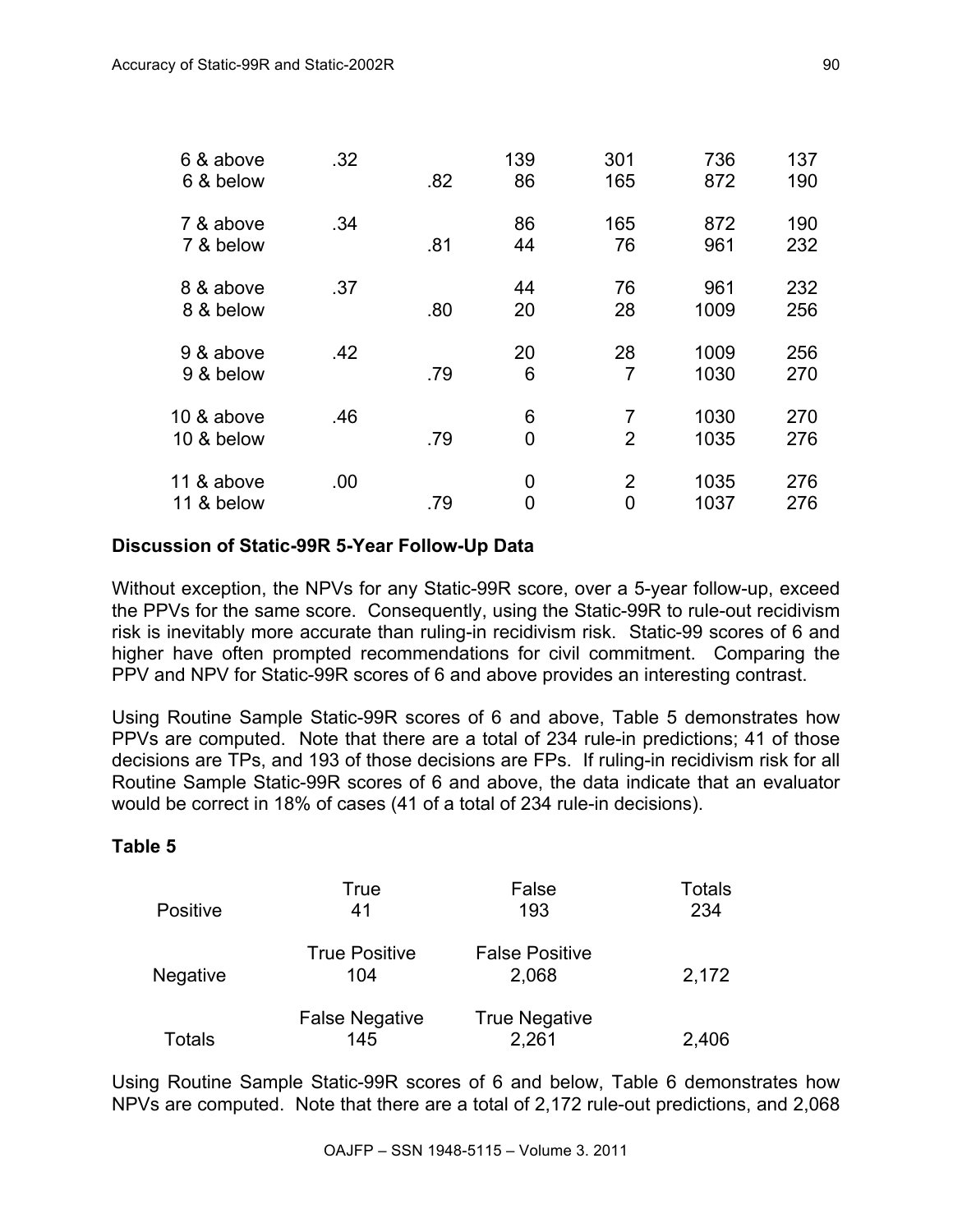of those decisions are TNs, and 104 of those 2,172 decisions are FNs. If ruling-out recidivism risk for all Routine Sample Static-99R scores of 6 and below, the data indicate that an evaluator would be correct in 95% of cases (2,068 of a total of 2,172 ruleout decisions).

#### **Table 6**

| <b>Positive</b> | True<br>27                    | False<br>97                    | Totals<br>124 |
|-----------------|-------------------------------|--------------------------------|---------------|
| <b>Negative</b> | <b>True Positive</b><br>1.118 | <b>False Positive</b><br>2.164 | 2,282         |
| Totals          | <b>False Negative</b><br>145  | <b>True Negative</b><br>2,261  | 2,406         |

**Table 7**: PPV and NPV for a Static-99R score of 6 and above, and 6 and below, for all four comparison groups for 5-year follow-ups.

|            | Routine | Pre-selected | Non-routine | High-risk |
|------------|---------|--------------|-------------|-----------|
| <b>PPV</b> | .18     | .25          | .30         | .32       |
| <b>NPV</b> | .95     | .92          | .87         | .82       |

Table 7 demonstrates how PPVS gradually increase as base rates increase. Correspondingly, NPVs gradually decrease as base rates increase.

#### **Static-99R - 10-Year Follow-Up Data**

Tables 8-10 report PPV, NPV, and the frequencies of TP, FP, TN, and FN outcomes, for 10-year follow-ups, at all scores for the Static-99R. Ten-year follow-up data are available for the Preselected for Treatment sample, the Non-Routine sample, and the High-Risk sample. There are no 10-year follow-up data available for the Routine sample.

**Table 8**: PPV, NPV and frequencies of TP, FP, TN, and FN for the Static-99R Preselected for Treatment sample: 10 year follow-up, N= 866, Base Rate = .14 (118/866), Recidivists = 118, Non-Recidivists = 748

| 99-R Score                   | <b>PPV</b> | <b>NPV</b> | TP         | FP         | ΤN       | FN                  |
|------------------------------|------------|------------|------------|------------|----------|---------------------|
| -3 & above<br>$-3$ & below   | .14        | 1.00       | 118<br>118 | 748<br>732 | 16       | 0<br>0              |
| $-2$ & above<br>$-2$ & below | .14        | .93        | 118<br>116 | 732<br>722 | 16<br>26 | 0<br>$\overline{2}$ |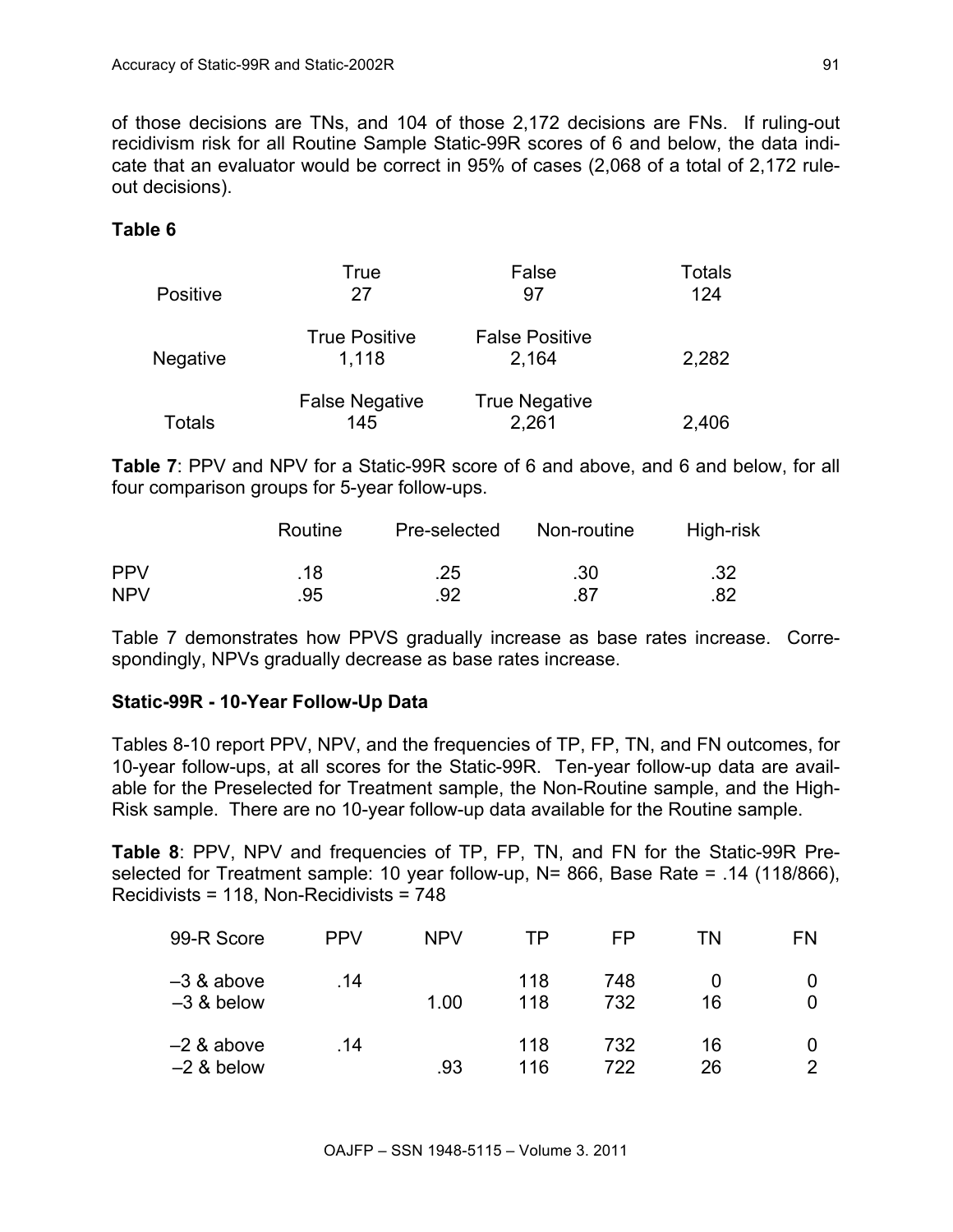| -1 & above<br>$-1$ & below | .14 | .95 | 116<br>112       | 722<br>641                                | 26<br>107  | $\overline{2}$<br>6 |
|----------------------------|-----|-----|------------------|-------------------------------------------|------------|---------------------|
| 0 & above<br>0 & below     | .15 | .93 | 112<br>102       | 641<br>537                                | 107<br>211 | 6<br>16             |
| 1 & above<br>1 & below     | .16 | .93 | 102<br>93        | 537<br>415                                | 211<br>333 | 16<br>25            |
| 2 & above<br>2 & below     | .18 | .91 | 93<br>73         | 415<br>293                                | 333<br>455 | 25<br>45            |
| 3 & above<br>3 & below     | .20 | .90 | 73<br>60         | 293<br>196                                | 455<br>552 | 45<br>58            |
| 4 & above<br>4 & below     | .23 | .90 | 60<br>46         | 196<br>99                                 | 552<br>649 | 58<br>72            |
| 5 & above<br>5 & below     | .32 | .88 | 46<br>27         | 99<br>51                                  | 649<br>697 | 72<br>91            |
| 6 & above<br>6 & below     | .35 | .88 | 27<br>15         | 51<br>26                                  | 697<br>722 | 91<br>103           |
| 7 & above<br>7 & below     | .37 | .87 | 15<br>8          | 26<br>16                                  | 722<br>732 | 103<br>110          |
| 8 & above<br>8 & below     | .33 | .86 | 8<br>1           | 16<br>5                                   | 732<br>743 | 110<br>117          |
| 9 & above<br>9 & below     | .17 | .86 | 1<br>$\mathbf 0$ | 5<br>$\overline{2}$                       | 743<br>746 | 117<br>118          |
| 10 & above<br>10 & below   | .00 | .86 | 0<br>0           | $\overline{\mathbf{c}}$<br>$\overline{1}$ | 746<br>747 | 118<br>118          |
| 11 & above<br>11 & below   | .00 | .86 | 0<br>0           | $\mathbf 1$<br>$\overline{0}$             | 747<br>748 | 118<br>118          |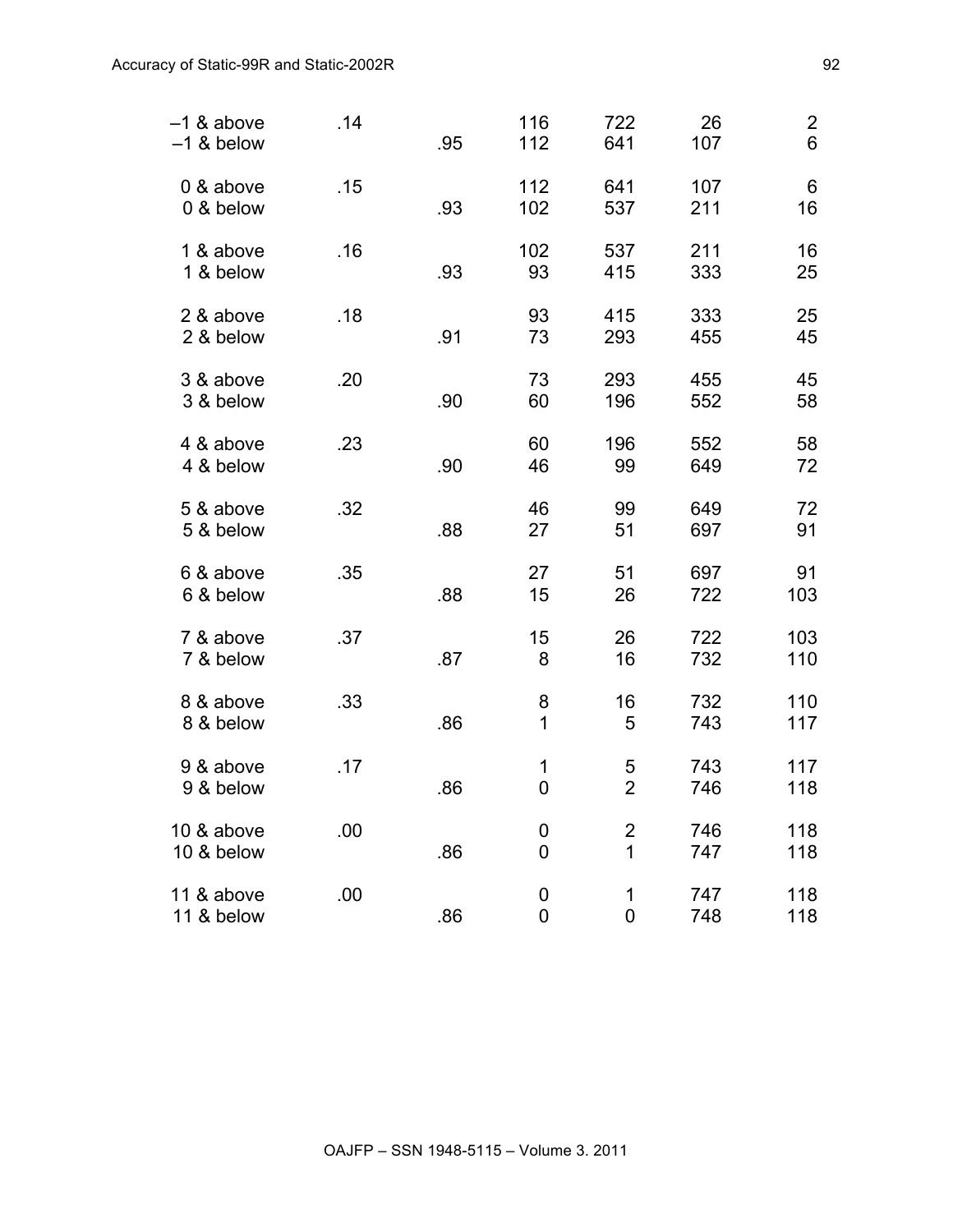**Table 9**: PPV, NPV, and frequencies of TP, FP, TN, and FN for the Static-99R Non-Routine sample: 10 year follow-up, N=1626, Base Rate = .20 (332/1626), Recidivists = 332, Non-Recidivists = 1294.

| 99-R Score                 | <b>PPV</b> | <b>NPV</b> | TP         | FP           | ΤN           | FN                  |
|----------------------------|------------|------------|------------|--------------|--------------|---------------------|
| -3 & above<br>$-3$ & below | .20        | 1.00       | 332<br>332 | 1294<br>1278 | 0<br>16      | 0<br>$\mathbf 0$    |
| -2 & above<br>$-2$ & below | .21        | .93        | 332<br>330 | 1278<br>1266 | 16<br>28     | 0<br>$\overline{2}$ |
| -1 & above<br>$-1$ & below | .21        | .94        | 330<br>324 | 1266<br>1163 | 28<br>131    | $\overline{2}$<br>8 |
| 0 & above<br>0 & below     | .22        | .93        | 324<br>311 | 1163<br>1030 | 131<br>264   | 8<br>21             |
| 1 & above<br>1 & below     | .23        | .93        | 311<br>297 | 1030<br>857  | 264<br>437   | 21<br>35            |
| 2 & above<br>2 & below     | .26        | .90        | 297<br>263 | 857<br>703   | 437<br>591   | 35<br>69            |
| 3 & above<br>3 & below     | .27        | .88        | 263<br>227 | 703<br>540   | 591<br>754   | 69<br>105           |
| 4 & above<br>4 & below     | .30        | .86        | 227<br>178 | 540<br>339   | 754<br>955   | 105<br>154          |
| 5 & above<br>5 & below     | .34        | .84        | 178<br>118 | 339<br>185   | 955<br>1109  | 154<br>214          |
| 6 & above<br>6 & below     | .39        | .82        | 118<br>70  | 185<br>103   | 1109<br>1191 | 214<br>262          |
| 7 & above<br>7 & below     | .40        | .81        | 70<br>33   | 103<br>54    | 1191<br>1240 | 262<br>299          |
| 8 & above<br>8 & below     | .38        | .80        | 33<br>13   | 54<br>21     | 1240<br>1273 | 299<br>319          |
| 9 & above<br>9 & below     | .38        | .80        | 13<br>4    | 21<br>8      | 1273<br>1286 | 319<br>328          |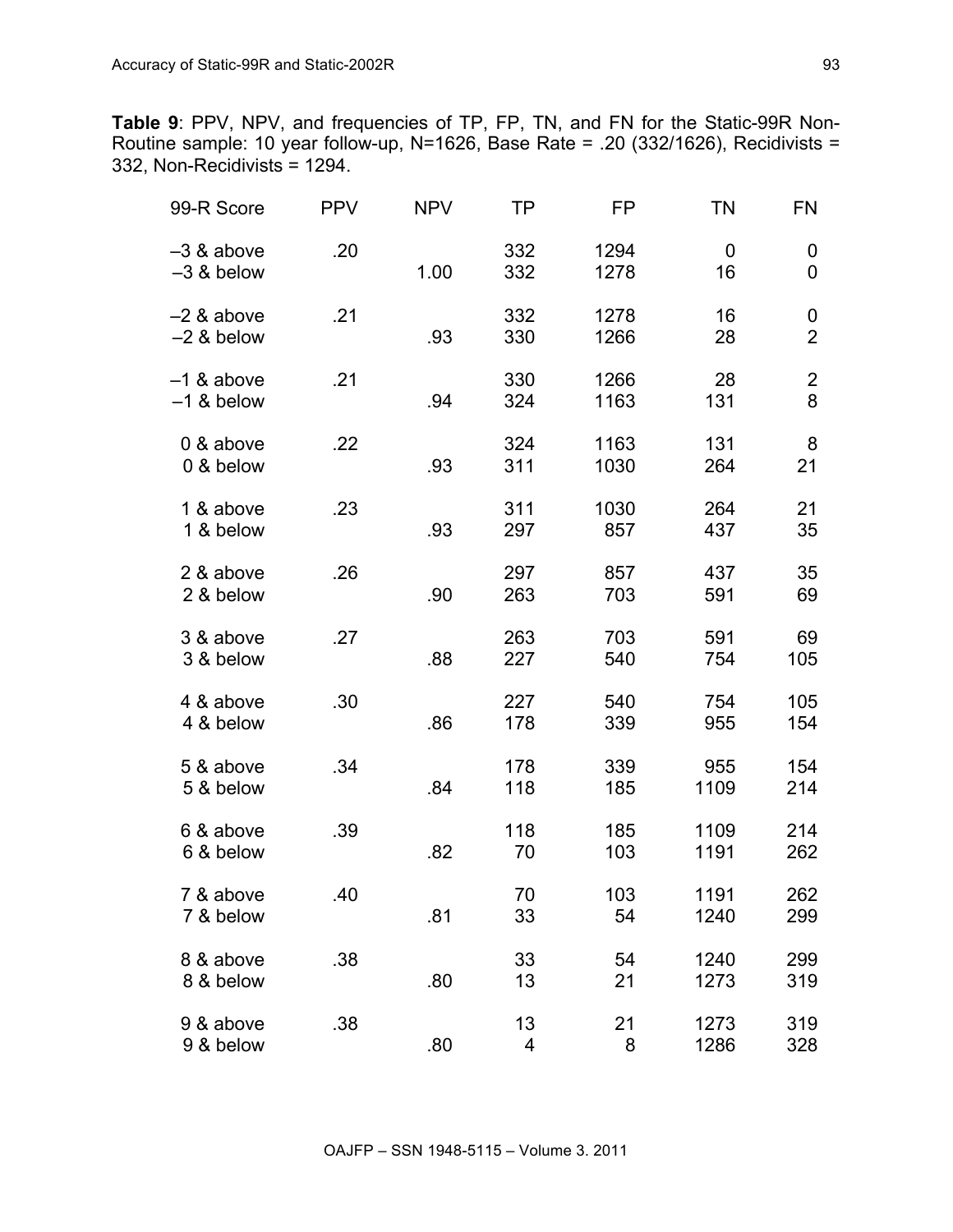| 10 & above<br>10 & below | .33 | 80 |  | 1286<br>1292 | 328<br>332 |
|--------------------------|-----|----|--|--------------|------------|
| 11 & above<br>11 & below | .00 | 80 |  | 1292<br>1294 | 332<br>332 |

**Table 10**: PPV, NPV, and frequencies of TP, FP, TN, and FN for the Static-99R High Risk/need Group: 10 year follow-up, N= 703, Base Rate = .29 (204/703), Recidivists = 204, Non-Recidivists = 499.

| 99-R Score                 | <b>PPV</b> | <b>NPV</b> | TP         | FP         | <b>TN</b>                     | FN                                 |
|----------------------------|------------|------------|------------|------------|-------------------------------|------------------------------------|
| -3 & above<br>$-3$ & below | .29        | .00        | 204<br>204 | 499<br>499 | 0<br>$\overline{0}$           | 0<br>$\overline{0}$                |
| -2 & above<br>$-2$ & below | .29        | 1.00       | 204<br>204 | 499<br>497 | $\mathbf 0$<br>$\overline{2}$ | 0<br>$\overline{0}$                |
| -1 & above<br>$-1$ & below | .29        | .92        | 204<br>202 | 497<br>475 | $\overline{2}$<br>24          | $\boldsymbol{0}$<br>$\overline{2}$ |
| 0 & above<br>0 & below     | .30        | .91        | 202<br>199 | 475<br>447 | 24<br>52                      | $\frac{2}{5}$                      |
| 1 & above<br>1 & below     | .31        | .91        | 199<br>194 | 447<br>396 | 52<br>103                     | 5<br>10                            |
| 2 & above<br>2 & below     | .33        | .85        | 194<br>180 | 396<br>368 | 103<br>131                    | 10<br>24                           |
| 3 & above<br>3 & below     | .33        | .81        | 180<br>158 | 368<br>308 | 131<br>191                    | 24<br>46                           |
| 4 & above<br>4 & below     | .34        | .78        | 158<br>124 | 308<br>212 | 191<br>287                    | 46<br>80                           |
| 5 & above<br>5 & below     | .37        | .76        | 124<br>85  | 212<br>118 | 287<br>381                    | 80<br>119                          |
| 6 & above<br>6 & below     | .42        | .74        | 85<br>53   | 118<br>67  | 381<br>432                    | 119<br>151                         |
| 7 & above<br>7 & below     | .44        | .72        | 53<br>24   | 67<br>35   | 432<br>464                    | 151<br>180                         |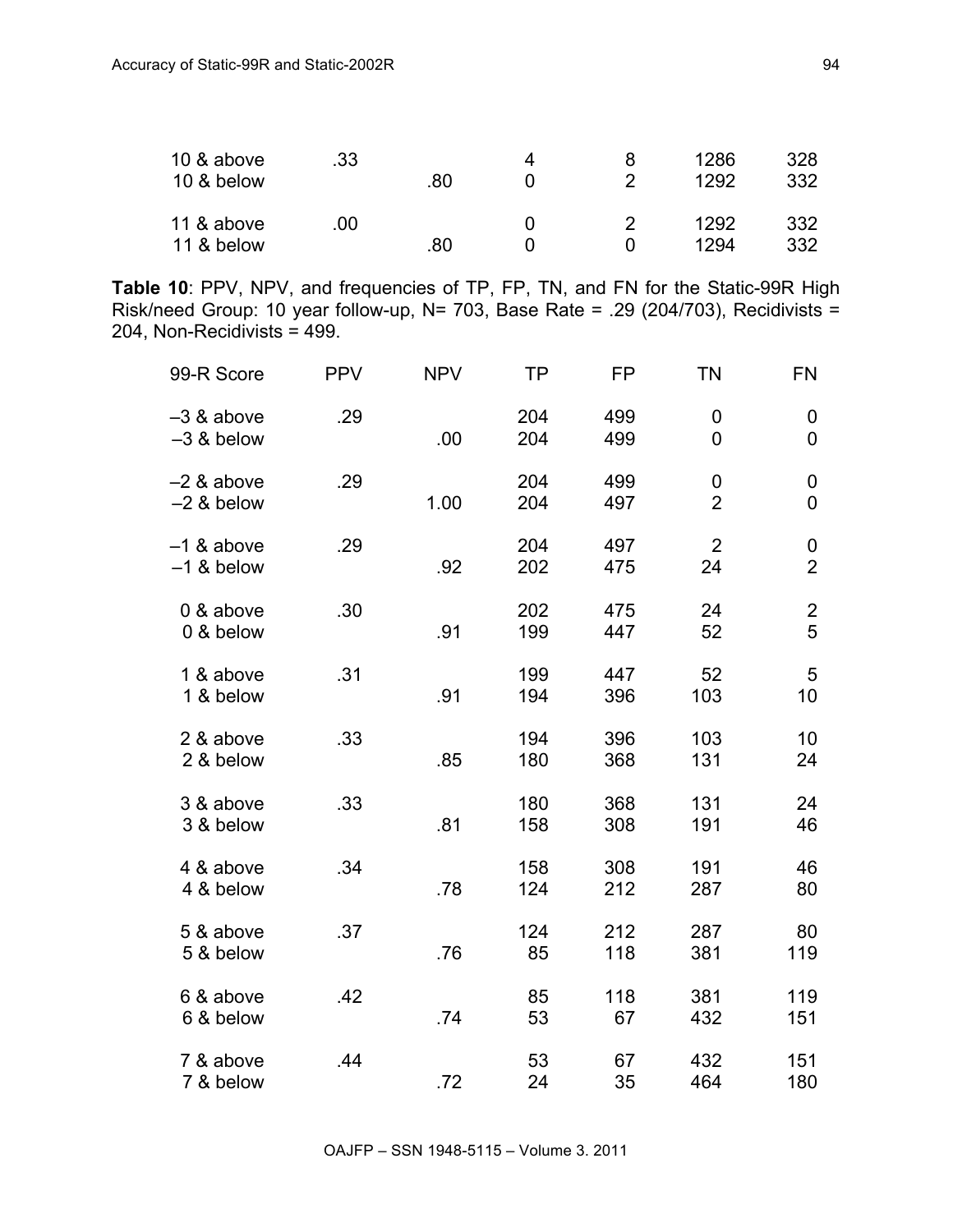| 8 & above<br>8 & below   | .41 | .72 | 24<br>12             | 35<br>15 | 464<br>484 | 180<br>192 |
|--------------------------|-----|-----|----------------------|----------|------------|------------|
| 9 & above<br>9 & below   | .44 | .71 | 12<br>$\overline{4}$ | 15<br>6  | 484<br>493 | 192<br>200 |
| 10 & above<br>10 & below | .40 | .71 | 4<br>0               | 6<br>1   | 493<br>498 | 200<br>204 |
| 11 & above<br>11 & below | .00 | .71 | 0<br>0               | 1<br>0   | 498<br>499 | 204<br>204 |

The recidivism base rates, and sample sizes in parentheses, for each Static-99R comparison group can be seen in Table 11.

**Table 11**: Recidivism base rates, and sample sizes, for each Static-99R comparison group.

|         | Routine   | Pre-selected | Non-routine | High-risk  |
|---------|-----------|--------------|-------------|------------|
| 5 year  | .06(2406) | .09(1782)    | .15(3353)   | .21 (1313) |
| 10 year | N/A       | .14 (866)    | .20(1626)   | .29(703)   |

#### **Predictive Accuracy of the Static-2002R**

The Static-99 website (www.static99.org) reports outcome data for all three Static-2002R comparison groups. These comparison groups can be considered as low-baserate sample (Routine), moderate-base-rate sample (Non-Routine), and high-base-rate sample (High Risk). Except for the Routine Sample (with only 5 year follow-up data available), there are 5- and 10-year follow-up data for the remaining groups. These data were taken from the "Static-2002" section of the Static-99 website, specifically the "Detailed Static-2002R Recidivism Tables." For each group and both follow-up periods, the data were taken from the "Fixed Follow-up" groups.

Tables 12-16 report PPV, NPV, and the frequencies of TP, FP, TN, and FN outcomes - for 5-year follow-ups -- at any and all scores for the Static-2002R.

**Table 12**: PPV, NPV, and frequencies of TP, FP, TN, and FN, for the Static-2002R Routine sample: 5 year follow-up,  $N = 526$ , Base Rate = .05 (28/526), Recidivists = 28, Non-Recidivists = 498.

| 99-R Score                   | PP <sub>V</sub> | NPV  | ΤP       | FP         | ΤN | ΕN |
|------------------------------|-----------------|------|----------|------------|----|----|
| $-2$ & above<br>$-2$ & below | 05              | 1.00 | 28<br>28 | 498<br>490 |    |    |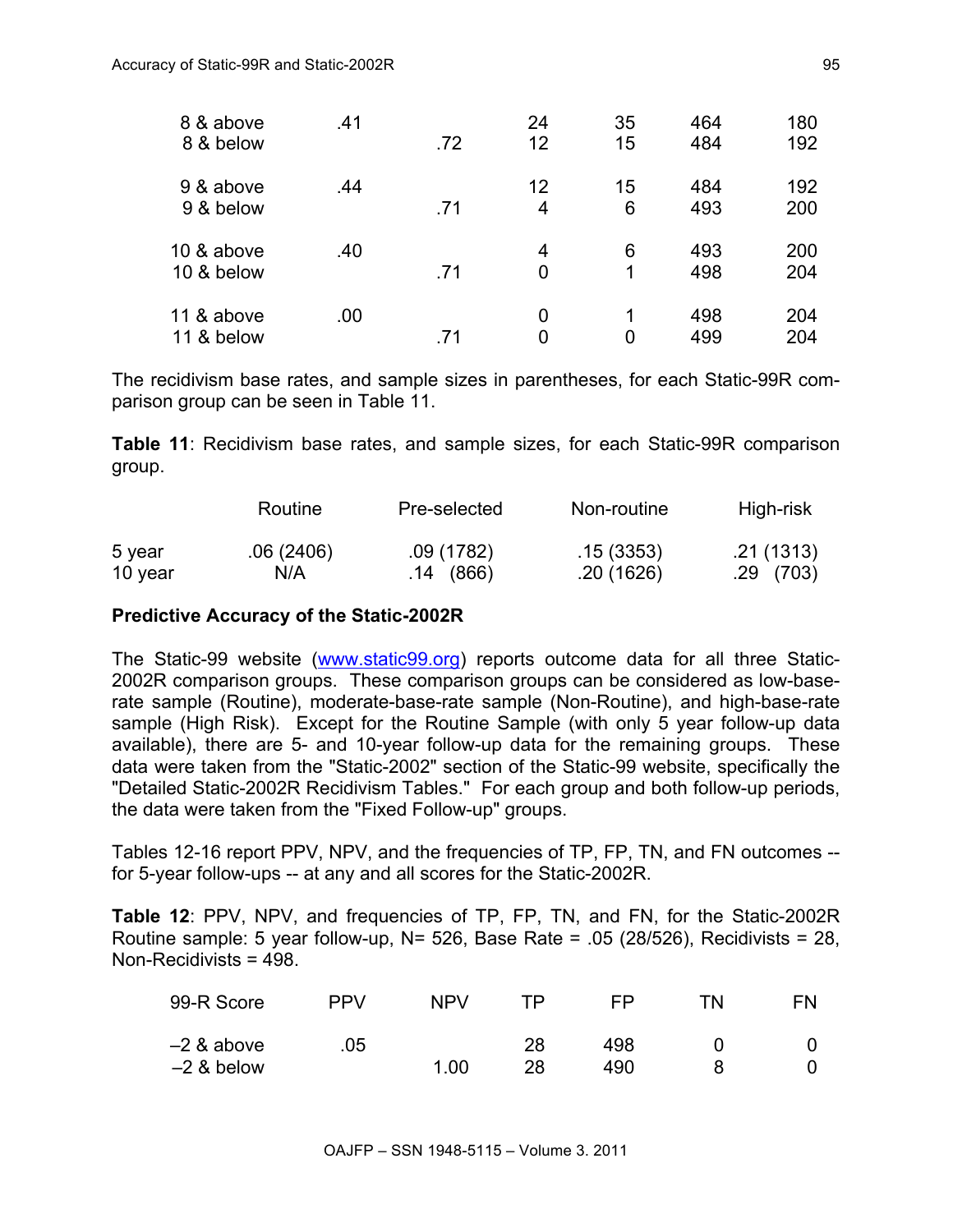| $-1$ & above<br>$-1$ & below | .05 | 1.00 | 28<br>28             | 490<br>474       | 8<br>24    | $\boldsymbol{0}$<br>0            |
|------------------------------|-----|------|----------------------|------------------|------------|----------------------------------|
| 0 & above<br>0 & below       | .06 | 1.00 | 28<br>28             | 474<br>438       | 24<br>60   | 0<br>$\mathbf 0$                 |
| 1 & above<br>1 & below       | .06 | .99  | 28<br>27             | 438<br>391       | 60<br>107  | 0<br>1                           |
| 2 & above<br>2 & below       | .06 | .99  | 27<br>26             | 391<br>335       | 107<br>163 | 1<br>$\overline{2}$              |
| 3 & above<br>3 & below       | .07 | .98  | 26<br>24             | 335<br>267       | 163<br>231 | $\overline{c}$<br>$\overline{4}$ |
| 4 & above<br>4 & below       | .08 | .98  | 24<br>21             | 267<br>191       | 231<br>307 | 4<br>$\overline{7}$              |
| 5 & above<br>5 & below       | .10 | .97  | 21<br>16             | 191<br>127       | 307<br>371 | $\overline{7}$<br>12             |
| 6 & above<br>6 & below       | .11 | .96  | 16<br>12             | 127<br>64        | 371<br>434 | 12<br>16                         |
| 7 & above<br>7 & below       | .16 | .96  | 12<br>$\overline{7}$ | 64<br>30         | 434<br>468 | 16<br>21                         |
| 8 & above<br>8 & below       | .19 | .95  | 7<br>4               | 30<br>12         | 468<br>486 | 21<br>24                         |
| 9 & above<br>9 & below       | .25 | .95  | 4<br>1               | 12<br>3          | 486<br>495 | 24<br>27                         |
| 10 & above<br>10 & below     | .25 | .95  | 1<br>1               | 3<br>1           | 495<br>497 | 27<br>27                         |
| 11 & above<br>11 & below     | .50 | .95  | 1<br>$\mathbf{0}$    | 1<br>$\mathbf 0$ | 497<br>498 | 27<br>28                         |
| 12 & above<br>12 & below     | .00 | .95  | 0<br>$\mathbf 0$     | 0<br>$\mathbf 0$ | 498<br>498 | 28<br>28                         |
| 13 & above<br>13 & below     | .00 | .95  | $\mathbf 0$<br>0     | 0<br>0           | 498<br>498 | 28<br>28                         |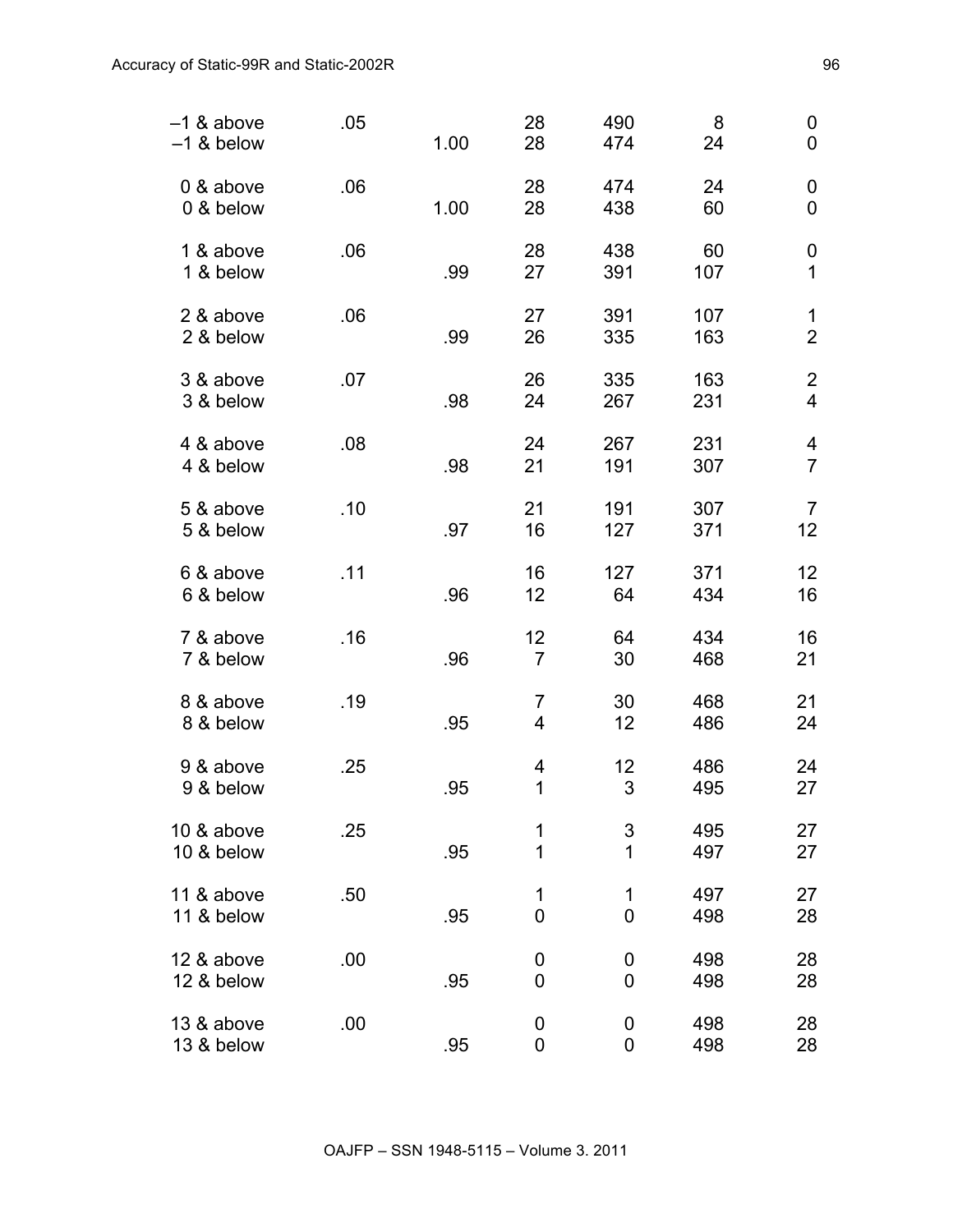**Table 13**: PPV, NPV, and frequencies of TP, FP, TN, and FN, for the Static-2002R Non-Routine sample: 5 year follow-up, N= 1121, Base Rate = .20 (222/1121), Recidivists = 222, Non-Recidivists = 899

| 99-R Score                 | <b>PPV</b> | <b>NPV</b> | ΤP                   | FP         | TN                  | FN                    |
|----------------------------|------------|------------|----------------------|------------|---------------------|-----------------------|
| -2 & above<br>$-2$ & below | .20        | 1.00       | 222<br>222           | 899<br>897 | 0<br>$\overline{2}$ | 0<br>0                |
| -1 & above<br>$-1$ & below | .20        | .89        | 222<br>221           | 897<br>891 | $\overline{2}$<br>8 | $\boldsymbol{0}$<br>1 |
| 0 & above<br>0 & below     | .20        | .92        | 221<br>219           | 891<br>864 | 8<br>35             | 1<br>3                |
| 1 & above<br>1 & below     | .20        | .95        | 219<br>217           | 864<br>803 | 35<br>96            | 3<br>5                |
| 2 & above<br>2 & below     | .21        | .93        | 217<br>209           | 803<br>724 | 96<br>175           | 5<br>13               |
| 3 & above<br>3 & below     | .22        | .94        | 209<br>204           | 724<br>627 | 175<br>272          | 13<br>18              |
| 4 & above<br>4 & below     | .25        | .89        | 204<br>172           | 627<br>489 | 272<br>410          | 18<br>50              |
| 5 & above<br>5 & below     | .26        | .87        | 172<br>144           | 489<br>370 | 410<br>529          | 50<br>78              |
| 6 & above<br>6 & below     | .28        | .86        | 144<br>117           | 370<br>239 | 529<br>660          | 78<br>105             |
| 7 & above<br>7 & below     | .33        | .85        | 117<br>87            | 239<br>160 | 660<br>739          | 105<br>135            |
| 8 & above<br>8 & below     | .35        | .83        | 87<br>50             | 160<br>80  | 739<br>819          | 135<br>172            |
| 9 & above<br>9 & below     | .38        | .82        | 50<br>28             | 80<br>34   | 819<br>865          | 172<br>194            |
| 10 & above<br>10 & below   | .44        | .80        | 28<br>$\overline{7}$ | 34<br>16   | 865<br>883          | 194<br>215            |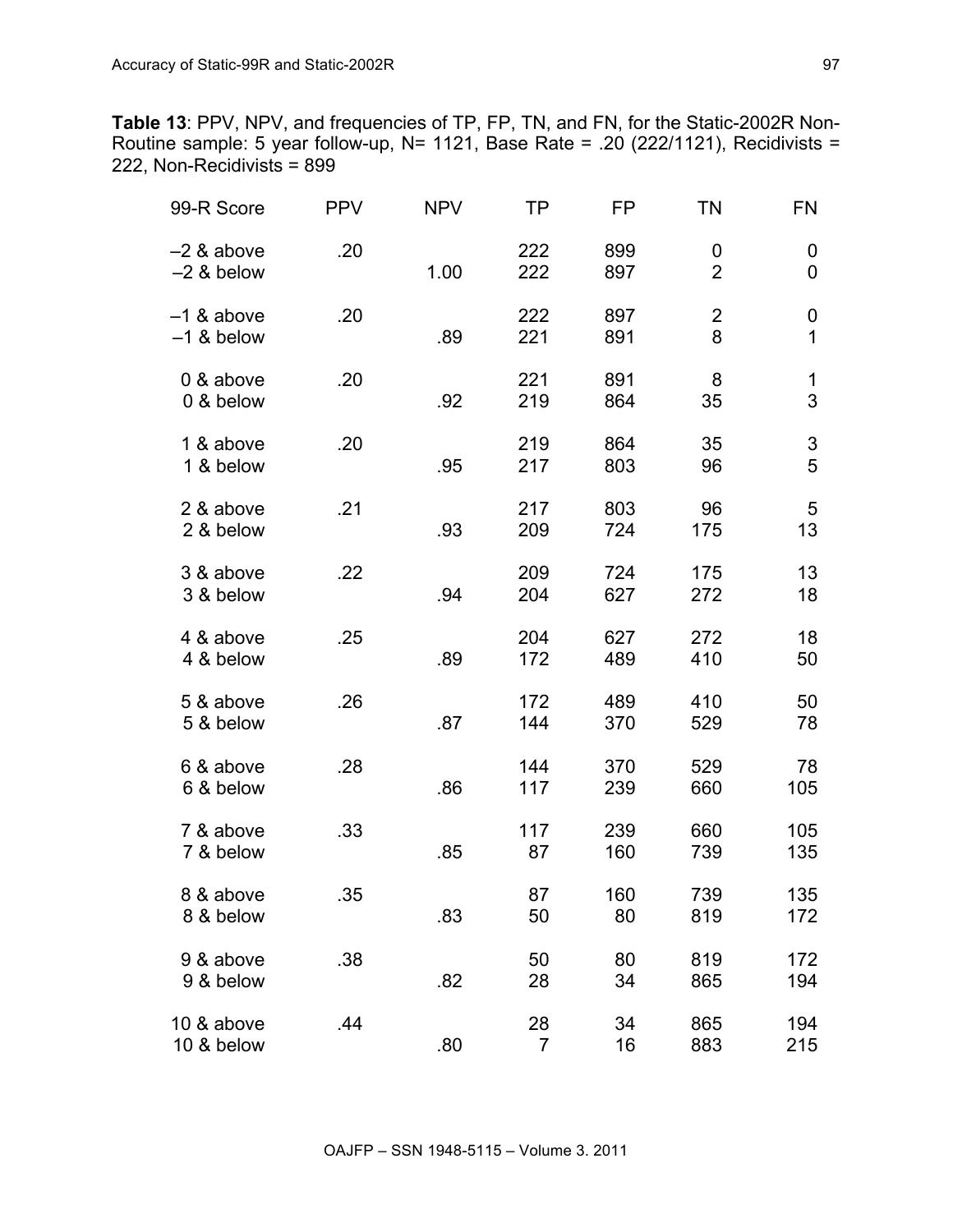| 11 & above<br>11 & below | .30 | .80 | 3      | 16<br>4 | 883<br>895 | 215<br>219 |
|--------------------------|-----|-----|--------|---------|------------|------------|
| 12 & above<br>12 & below | .43 | .80 | 3<br>0 | 4<br>1  | 895<br>898 | 219<br>222 |
| 13 & above<br>13 & below | .00 | .80 | 0      | 1<br>0  | 898<br>899 | 222<br>222 |

**Table 14**: PPV, NPV, and frequencies of TP, FP, TN, and FN, for the Static-2002R High-Risk sample: 5 year follow-up, N= 931, Base Rate = .22 (204/931), Recidivists = 204, Non-Recidivists = 727.

| 99-R Score                 | <b>PPV</b> | <b>NPV</b> | ΤP         | FP         | <b>TN</b>  | FN                           |
|----------------------------|------------|------------|------------|------------|------------|------------------------------|
| -2 & above<br>$-2$ & below | .22        | .00        | 204<br>204 | 727<br>727 | 0<br>0     | 0<br>$\overline{0}$          |
| -1 & above<br>$-1$ & below | .22        | 1.00       | 204<br>204 | 727<br>726 | 0<br>1     | 0<br>0                       |
| 0 & above<br>0 & below     | .22        | .92        | 204<br>202 | 726<br>705 | 1<br>22    | 0<br>$\overline{2}$          |
| 1 & above<br>1 & below     | .22        | .94        | 202<br>201 | 705<br>676 | 22<br>51   | $\overline{\mathbf{c}}$<br>3 |
| 2 & above<br>2 & below     | .23        | .90        | 201<br>193 | 676<br>628 | 51<br>99   | 3<br>11                      |
| 3 & above<br>3 & below     | .24        | .92        | 193<br>188 | 628<br>552 | 99<br>175  | 11<br>16                     |
| 4 & above<br>4 & below     | .25        | .86        | 188<br>158 | 552<br>436 | 175<br>291 | 16<br>46                     |
| 5 & above<br>5 & below     | .27        | .85        | 158<br>133 | 436<br>335 | 291<br>392 | 46<br>71                     |
| 6 & above<br>6 & below     | .28        | .84        | 133<br>107 | 335<br>215 | 392<br>512 | 71<br>97                     |
| 7 & above<br>7 & below     | .33        | .82        | 107<br>79  | 215<br>142 | 512<br>585 | 97<br>125                    |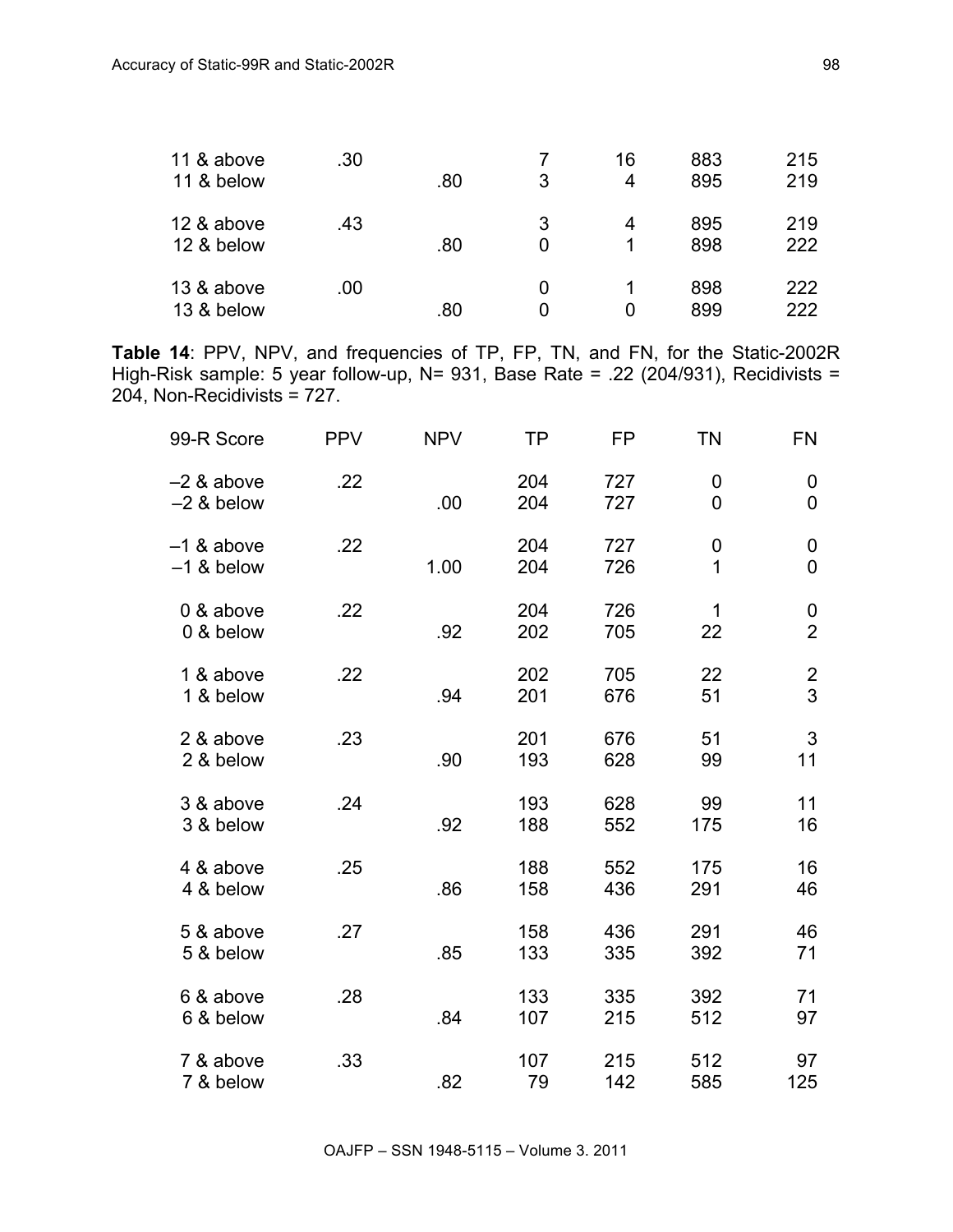| 8 & above<br>8 & below   | .36 | .80 | 79<br>45             | 142<br>72            | 585<br>655 | 125<br>159 |
|--------------------------|-----|-----|----------------------|----------------------|------------|------------|
| 9 & above<br>9 & below   | .38 | .80 | 45<br>28             | 72<br>31             | 655<br>696 | 159<br>176 |
| 10 & above<br>10 & below | .47 | .78 | 28<br>$\overline{7}$ | 31<br>15             | 696<br>712 | 176<br>197 |
| 11 & above<br>11 & below | .32 | .78 | $\overline{7}$<br>3  | 15<br>$\overline{4}$ | 712<br>723 | 197<br>201 |
| 12 & above<br>12 & below | .43 | .78 | 3<br>0               | 4<br>1               | 723<br>726 | 201<br>204 |
| 13 & above<br>13 & below | .00 | .78 | 0<br>0               | 1<br>0               | 726<br>727 | 204<br>204 |

**Table 15**: PPV, NPV, and frequencies of TP, FP, TN, and FN, for the Static-2002R Non-Routine sample: 10 year follow-up, N= 766, Base Rate =. 27 (209/766), Recidivists = 209, Non-Recidivists = 557.

| 99-R Score                 | <b>PPV</b> | <b>NPV</b> | TP         | <b>FP</b>  | ΤN                           | FN                  |
|----------------------------|------------|------------|------------|------------|------------------------------|---------------------|
| -2 & above<br>$-2$ & below | .27        | 1.00       | 209<br>209 | 557<br>556 | 0<br>1                       | 0<br>$\overline{0}$ |
| -1 & above<br>$-1$ & below | .27        | .80        | 209<br>208 | 556<br>553 | 1<br>$\overline{\mathbf{4}}$ | 0<br>1              |
| 0 & above<br>0 & below     | .27        | .88        | 208<br>206 | 553<br>534 | 4<br>23                      | 1<br>3              |
| 1 & above<br>1 & below     | .28        | .93        | 206<br>204 | 534<br>491 | 23<br>66                     | 3<br>5              |
| 2 & above<br>2 & below     | .29        | .91        | 204<br>197 | 491<br>436 | 66<br>121                    | 5<br>12             |
| 3 & above<br>3 & below     | .31        | .90        | 197<br>189 | 436<br>367 | 121<br>190                   | 12<br>20            |
| 4 & above<br>4 & below     | .34        | .83        | 189<br>153 | 367<br>282 | 190<br>275                   | 20<br>56            |

OAJFP – SSN 1948-5115 – Volume 3. 2011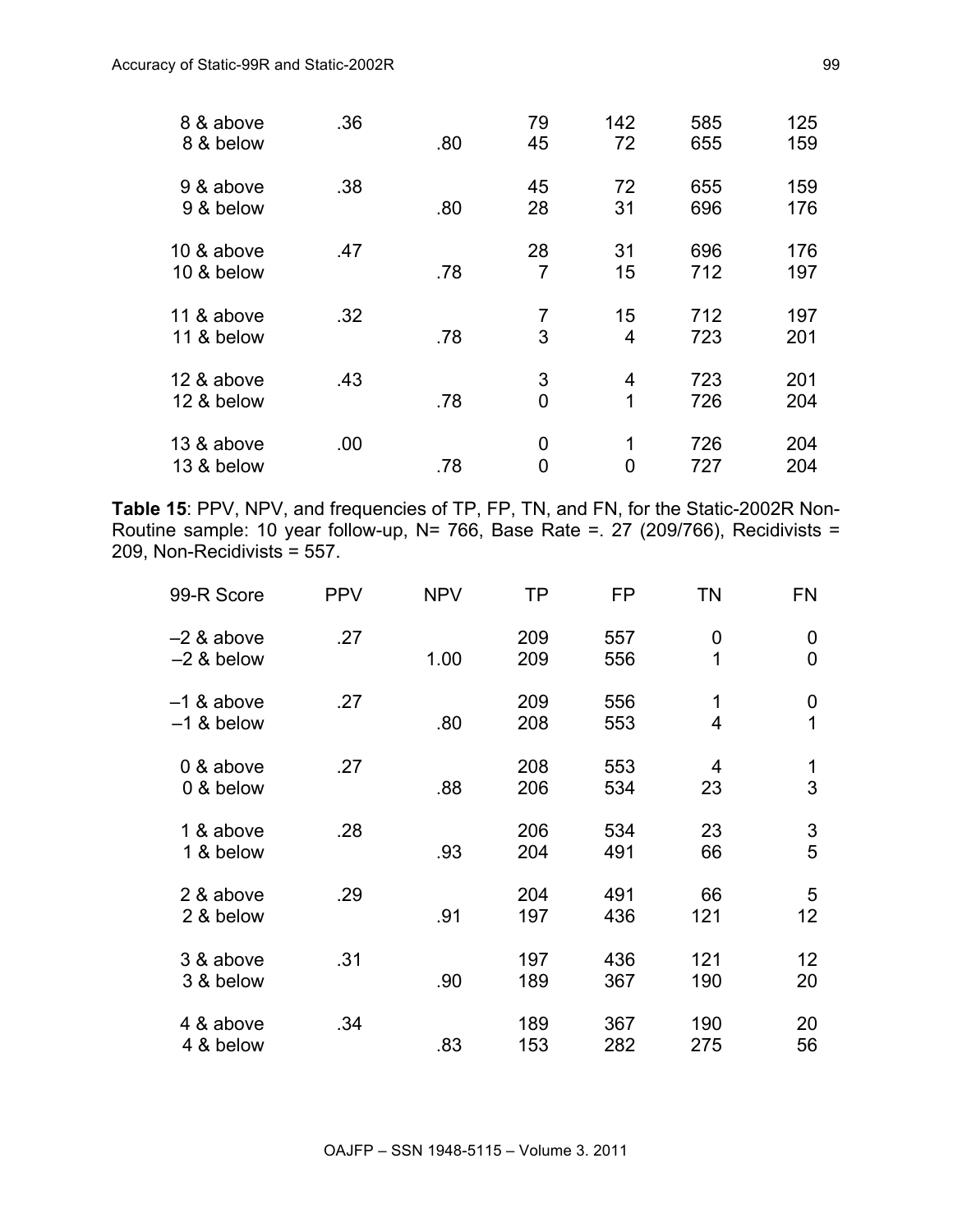| 5 & above<br>5 & below   | .35 | .80 | 153<br>121                                  | 282<br>213          | 275<br>344 | 56<br>88   |
|--------------------------|-----|-----|---------------------------------------------|---------------------|------------|------------|
| 6 & above<br>6 & below   | .36 | .79 | 121<br>97                                   | 213<br>142          | 344<br>415 | 88<br>112  |
| 7 & above<br>7 & below   | .41 | .77 | 97<br>74                                    | 142<br>95           | 415<br>462 | 112<br>135 |
| 8 & above<br>8 & below   | .44 | .75 | 74<br>41                                    | 95<br>47            | 462<br>510 | 135<br>168 |
| 9 & above<br>9 & below   | .47 | .74 | 41<br>26                                    | 47<br>23            | 510<br>534 | 168<br>183 |
| 10 & above<br>10 & below | .53 | .73 | 26<br>5                                     | 23<br>12            | 534<br>545 | 183<br>204 |
| 11 & above<br>11 & below | .29 | .73 | 5<br>3                                      | 12<br>3             | 545<br>554 | 204<br>206 |
| 12 & above<br>12 & below | .50 | .73 | $\ensuremath{\mathsf{3}}$<br>$\overline{0}$ | 3<br>$\overline{1}$ | 554<br>556 | 206<br>209 |
| 13 & above<br>13 & below | .00 | .73 | $\mathbf 0$<br>$\overline{0}$               | 1<br>$\overline{0}$ | 556<br>557 | 209<br>209 |

**Table 16**: PPV, NPV, and frequencies of TP, FP, TN, and FN, for the Static-2002R High-Risk sample: 10 year follow-up, N= 642, Base Rate = .29 (189/642), Recidivists = 189, Non-Recidivists = 453.

| 99-R Score                 | <b>PPV</b> | <b>NPV</b> | ТP         | FP         | TN       | <b>FN</b> |
|----------------------------|------------|------------|------------|------------|----------|-----------|
| -2 & above<br>$-2$ & below | .29        | .00        | 189<br>189 | 453<br>453 | 0<br>0   | 0<br>0    |
| –1 & above<br>$-1$ & below | .29        | .00        | 189<br>189 | 453<br>453 | 0<br>0   | 0<br>0    |
| 0 & above<br>0 & below     | .29        | .89        | 189<br>187 | 453<br>437 | 0<br>16  | 0<br>2    |
| 1 & above<br>1 & below     | .30        | .93        | 187<br>186 | 437<br>414 | 16<br>39 | 2<br>3    |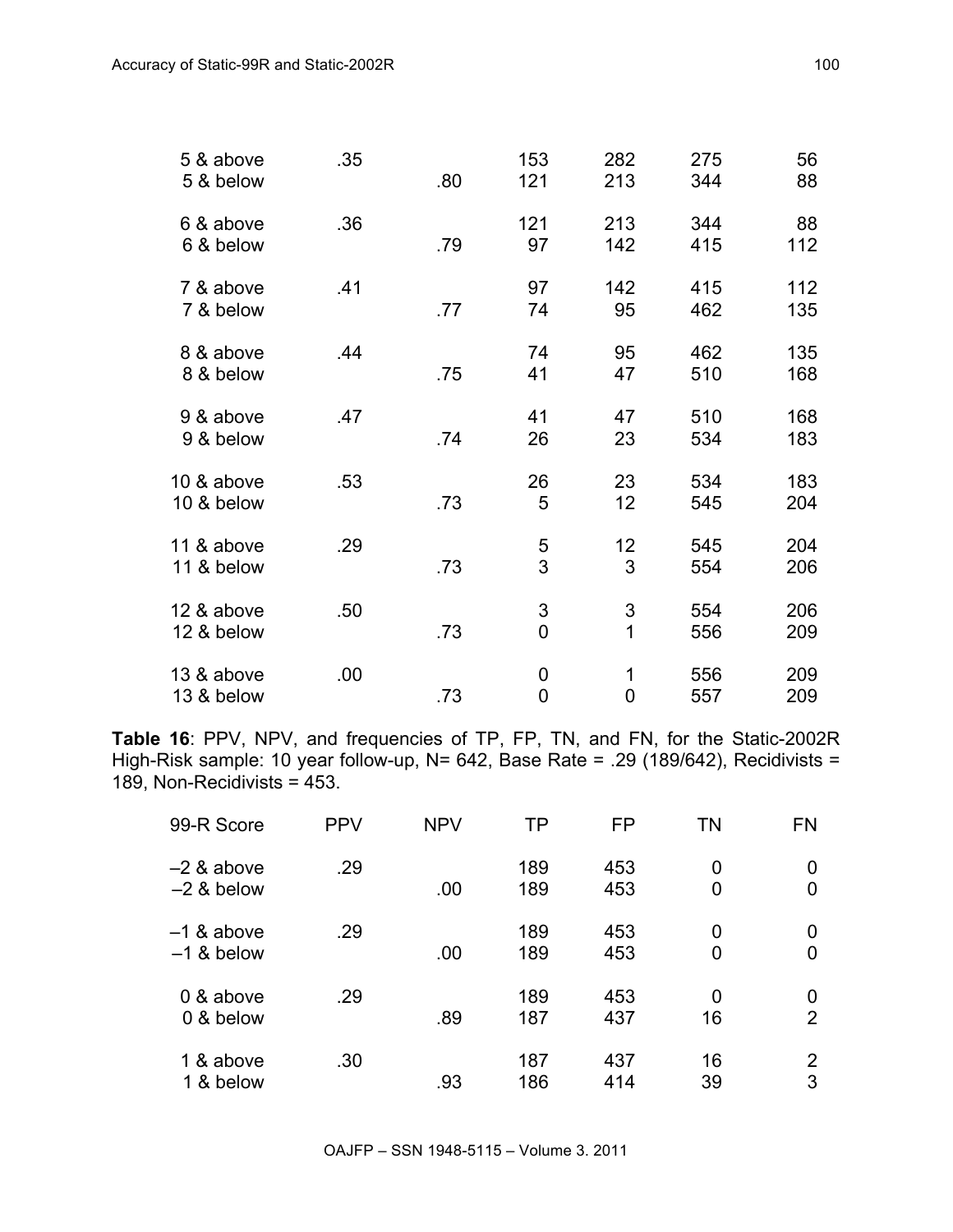| 2 & above<br>2 & below   | .31 | .88 | 186<br>179                 | 414<br>377                    | 39<br>76   | 3<br>10    |
|--------------------------|-----|-----|----------------------------|-------------------------------|------------|------------|
| 3 & above<br>3 & below   | .32 | .88 | 179<br>171                 | 377<br>323                    | 76<br>130  | 10<br>18   |
| 4 & above<br>4 & below   | .35 | .80 | 171<br>138                 | 323<br>250                    | 130<br>203 | 18<br>51   |
| 5 & above<br>5 & below   | .36 | .76 | 138<br>109                 | 250<br>195                    | 203<br>258 | 51<br>80   |
| 6 & above<br>6 & below   | .36 | .76 | 109<br>87                  | 195<br>129                    | 258<br>324 | 80<br>102  |
| 7 & above<br>7 & below   | .40 | .75 | 87<br>66                   | 129<br>87                     | 324<br>366 | 102<br>123 |
| 8 & above<br>8 & below   | .43 | .73 | 66<br>38                   | 87<br>43                      | 366<br>410 | 123<br>151 |
| 9 & above<br>9 & below   | .47 | .73 | 38<br>26                   | 43<br>21                      | 410<br>432 | 151<br>163 |
| 10 & above<br>10 & below | .55 | .71 | 26<br>5                    | 21<br>11                      | 432<br>442 | 163<br>184 |
| 11 & above<br>11 & below | .31 | .71 | $\mathbf 5$<br>3           | 11<br>3                       | 442<br>450 | 184<br>186 |
| 12 & above<br>12 & below | .50 | .71 | 3<br>$\mathbf 0$           | 3<br>1                        | 450<br>452 | 186<br>189 |
| 13 & above<br>13 & below | .00 | .71 | $\mathbf 0$<br>$\mathbf 0$ | $\mathbf 1$<br>$\overline{0}$ | 452<br>453 | 189<br>189 |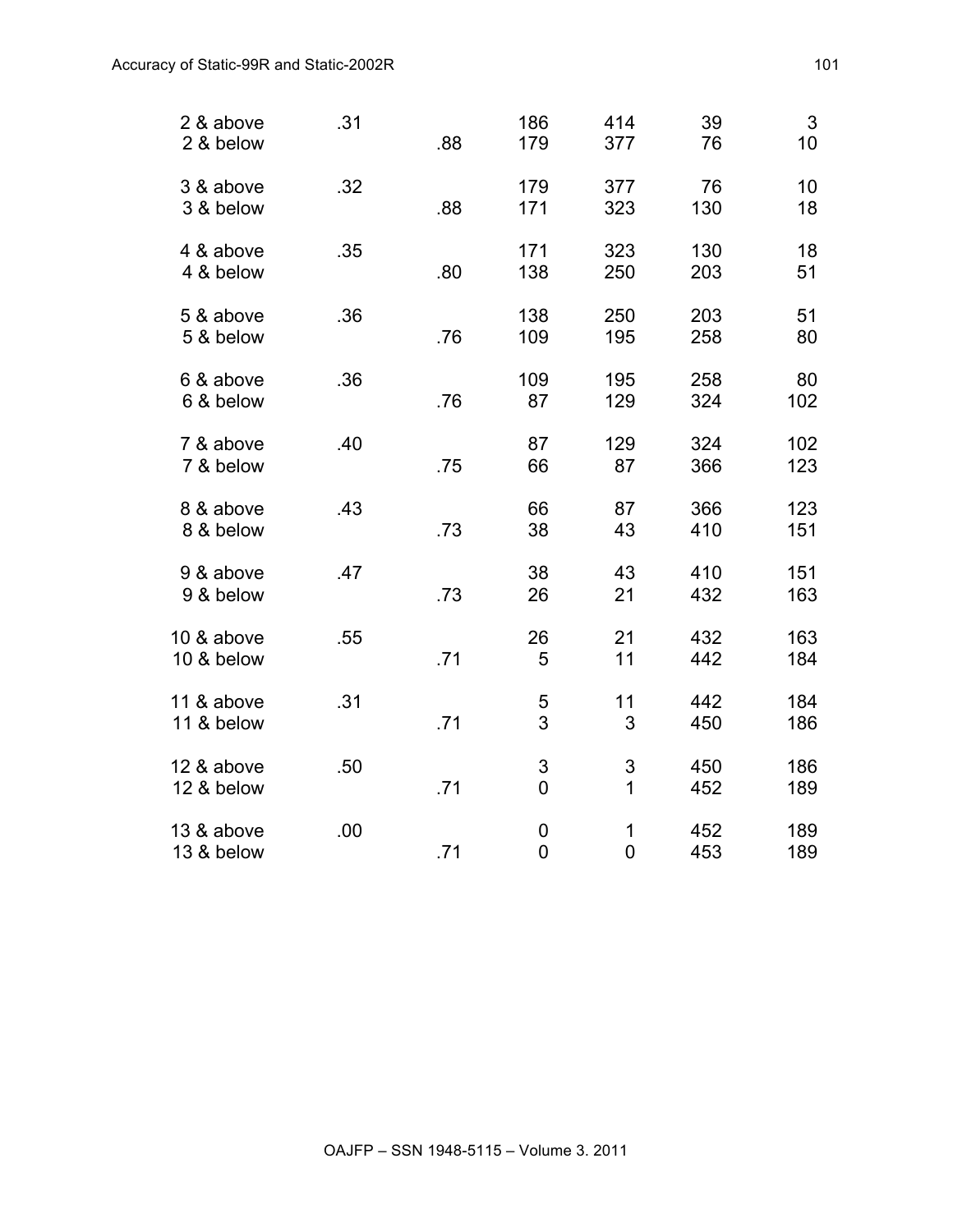**Table 17**: PPV and NPV for a Static-2002R score of 6 and above, and 6 and below, for all three comparison groups for 5-year follow-ups.

| Routine    |     | Non-routine | High-risk |  |
|------------|-----|-------------|-----------|--|
| <b>PPV</b> | .11 | .28         | .28       |  |
| <b>NPV</b> | .96 | .86         | .84       |  |

#### **Discussion of Static-2002R Data**

As was the case for the Static-99R, NPVs far exceed PPVs for the Static-2002R. In other words, ruling-out recidivism risk is always more accurate than ruling it in when relying on the Static-2002R.

**Table 18**: Recidivism base rates and sample sizes for each Static-2002R comparison group.

|         | Routine  | Non-routine | High-risk |  |
|---------|----------|-------------|-----------|--|
| 5 year  | .05(526) | .20(1121)   | .22(931)  |  |
| 10 year | N/A      | .27(766)    | .29 (642) |  |

## **Which Comparison Group and Which Follow-Up Period?**

Static-99R scores can be compared to any one of four comparison groups. Static-2002R scores can be compared to any one of three comparison groups. These circumstances lead to the obvious question of how to select the most appropriate comparison group? In her thesis that prompted wholesale changes in the Static-99, Helmus (2009) recommended correctional systems developing their own "local" norms. Though local norms amount to an ideal option, they remain unavailable for SVP jurisdictions in the United States. Helmus also advised using the Routine Sample as they are most representative of the entire population of sex offenders. Helmus additionally identified using all available comparison groups as another option.

Using all the comparison groups is clearly the most transparent option. Evaluators doing so can acknowledge that there are no generally recognized and accepted decision-making criteria available for selecting one comparison group in particular. Using all the comparison groups allows identifying a range of PPVs and NPVs. In turn, evaluators can explain that the true PPVs and NPVs for a given offender most likely fall within that range.

Spada, Perillo, Mercado, and Jeglic (2011) followed 2,756 previously incarcerated, New Jersey, male sex offenders for an average of 6.5 years (range of 2-13 years). Of those offenders who reoffended, more than 50% reoffended before the third year at large. For offenders who remain offense-free for five years, their risk is much less than it was at the time of their release five years previously, and what risk remains is mostly influ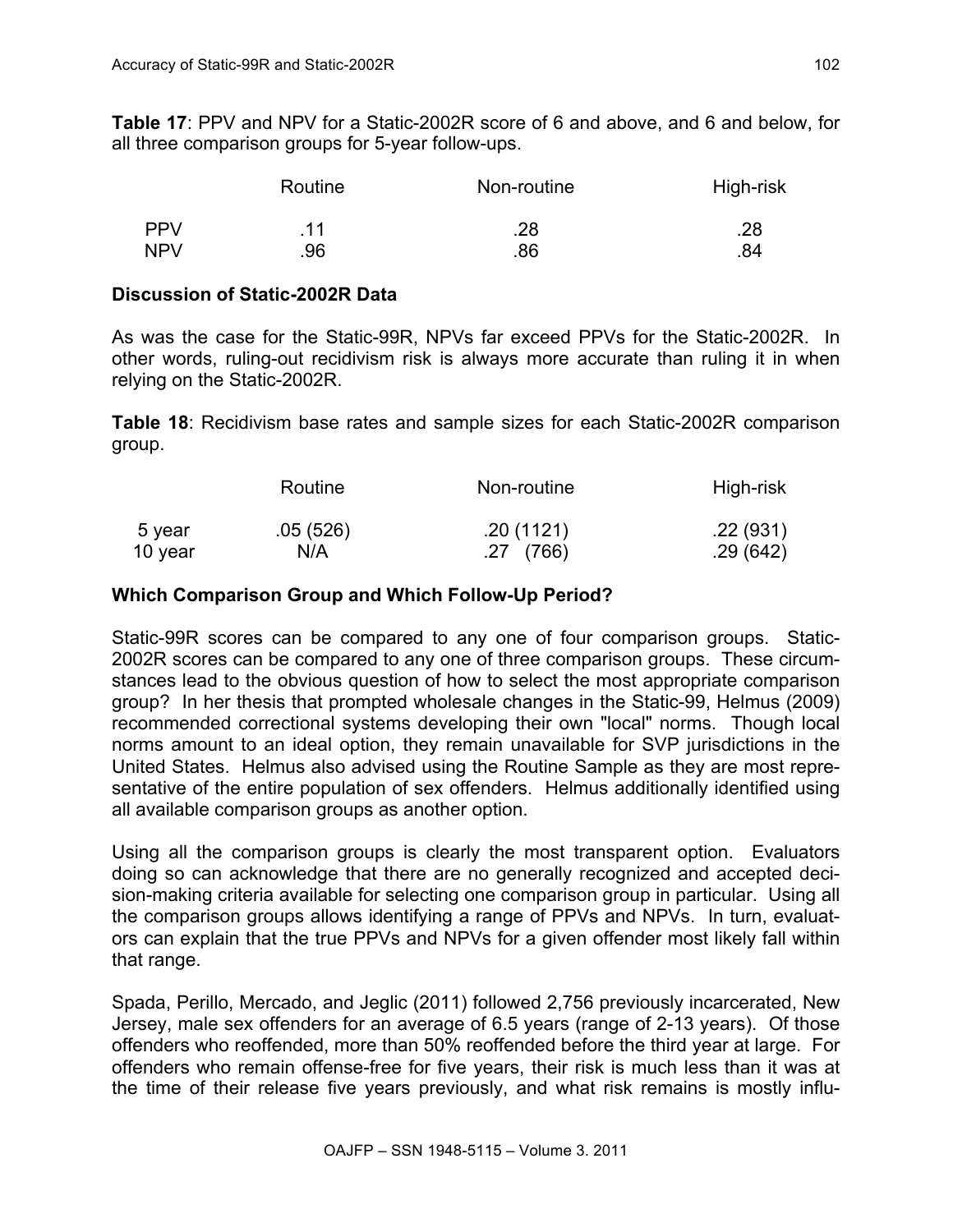enced by dynamic variables. For example, Harris, Phenix, Hanson, and Thornton (2003) have advised: "In general, the expected sexual offence recidivism rate should be reduced by about half if the offender has five to ten years of offence-free behaviour in the community" (p. 59). Bani-Yaghoub et al. (2010) detailed how linear additive instruments, such as the Static-99R and Static-2002R, too often overlook instances of "parabolic decline."

Parabolic decline ensues when an offender's heightened risk of recidivism markedly declines in a few years. The effects of dynamic variables such as supportive release environment, stable interpersonal relationships, and positive treatment participation, exercise a greater influence on recidivism outcomes than static variables. Assessing these variables prior to an offender's release, however, borders on the impossible. Attempting to predict recidivism beyond a five-year window of opportunity, relying entirely on static variables, is therefore ill-advised. As a result, five-year follow-up data are most appropriately used for the Static-99R and Static-2002R.

## **Discussion of Static-99R and Static-2002R Data**

Hard core empiricists are wont to say, "The data speak for themselves." The data reported herein speak words of caution for any SVP evaluator inclined to rule-in recidivism risk. Vars (in press) has reported standards of SVP commitment for the federal government, and for the 19 states with SVP statutes. Vars further distinguished between "commitment standards" and "proof standards." Proof standards correspond to either a "clear-and-convincing" standard, or a "beyond-a-reasonable-doubt standard." Vars additionally identified whether any jurisdiction's commitment standard specified a likelihood of recidivism as greater than 50%, at 50%, less than 50%, or unspecified.

In Vars' opinion, satisfying a clear and convincing standard of proof necessitates at least a 75% likelihood of recidivism. Satisfying a beyond a reasonable doubt standard necessitates at least 90% likelihood of recidivism. The commitment standards and proof standards for each SVP jurisdiction are summarized in Table 19. Vars mistakenly identified a "beyond-a-reasonable-doubt" standard for the federal government. In fact, the federal proof standard is "clear-and-convincing" evidence.

**Table 19**: Standards of Commitment and Proof by Jurisdiction

| Commitment<br>Standard             | <b>Proof Standard</b>                         |                                              |  |
|------------------------------------|-----------------------------------------------|----------------------------------------------|--|
| Likelihood of<br>recidivism        | Clear & Convincing (75%)                      | Reasonable Doubt (90%)                       |  |
| >50%<br>50%<br><50%<br>Unspecified | MN, NJ<br>FL, MO, NB<br>Fed<br>NH, NY, ND, VA | AZ, IL<br>IA, WA, WI<br>CA, MA<br>KS, SC, TX |  |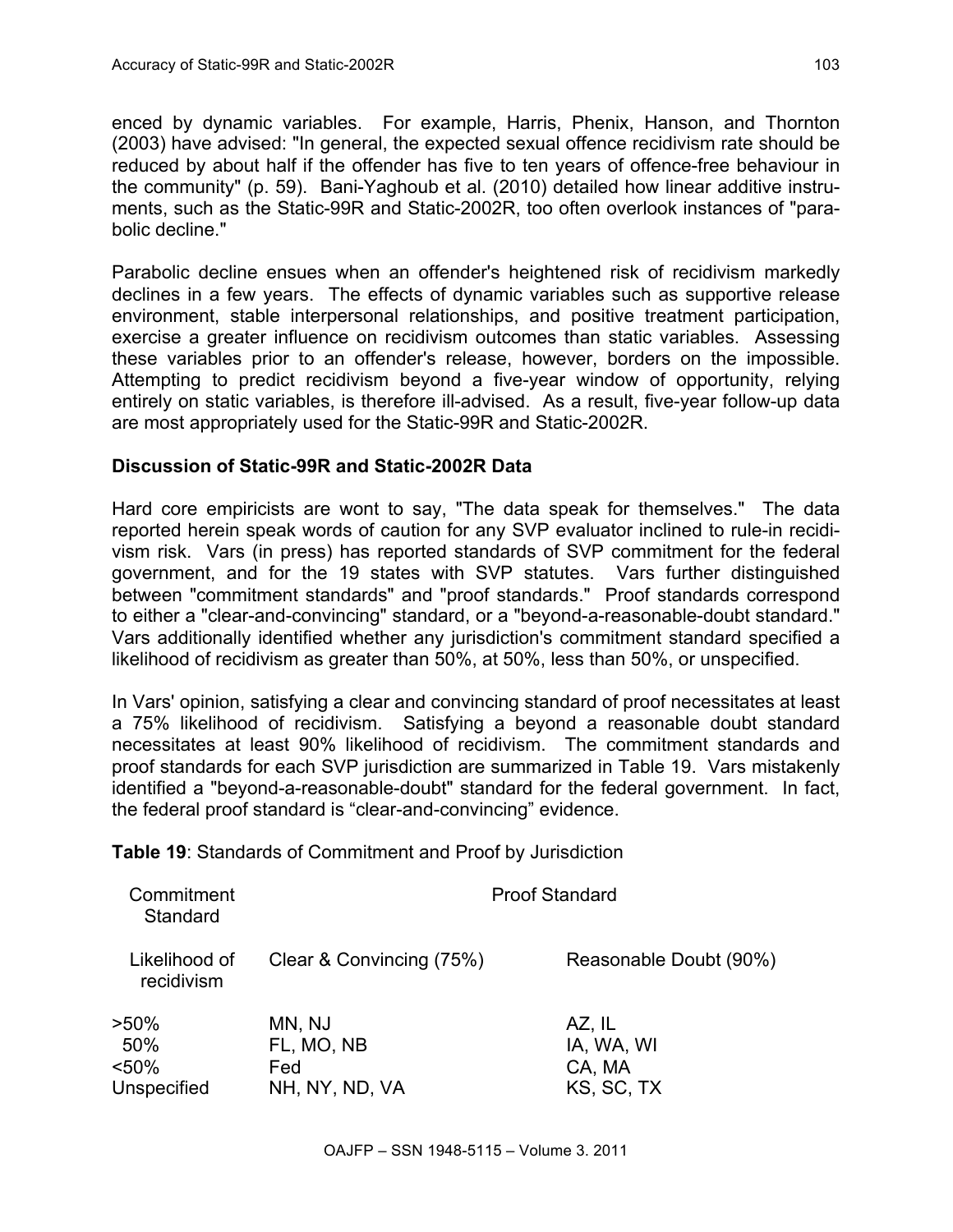Except for a Static-2002R score of 10 and above, followed over a 10-year period, the PPVs for the Static-99R and Static-2002R never exceed .50 for the available comparison data. As a result, these PPVs fall far below the .75 and .90 likelihood standards advocated by Vars. In view of these data one might ask: "What amounts to 'best practice' when assessing the reoffending risk of previously convicted sex offenders?"

The data reported herein emphatically underscore the importance of recognizing and responding to base rates. Daniel Montaldi (2011), affiliated with Florida's SVP program, advises: "Given decreased base rates [of sexual recidivism] over the past 20 years, the most accurate method now may be to just use the overall (low) reconviction base rate ... We would have false negative errors but perhaps fewer errors overall" (p. 2). If predicting that no one will reoffend, Montaldi's assessment is entirely accurate when applied to these Static-99R and Static-2002R data. The greatest level of accuracy is obtained by predicting that no one will reoffend. The PPVs for the Static-99R and Static-2002R never exceed the NPVs for the same score. These data, obtained from observed recidivism rates, demonstrate that the Static-99R and Static-2002R lead evaluators into false-positive predictions much more often than false-negative predictions.

Clinically adjusted actuarial assessment cannot overcome the shortcomings of the Static-99R and Static-2002R. Adjusted actuarial assessment (AAA) raises the question of "incremental validity." Walters (2011) defines incremental validity as ". . . a measure's ability to contribute to the prediction of a criterion above and beyond what could be achieved with more conventional, less expensive, or simpler schemes" (p. 227). Applied to AAA, the question becomes whether AAA increases the predictive accuracy obtained by the Static-99R and/or Static-2002R alone. In other words, if AAA allows incremental validity beyond the Static-99R and Static-2002R, the PPV and/or NPV would have to increase as a result of AAA. That is to say, the frequency of TPs or TNs would have to increase, while the frequency of FPs and FNs correspondingly decrease. The risk factors, which many SVP evaluators use to rule-in recidivism risk, are found more frequently in samples of offenders who do not reoffend compared to samples of offenders who do reoffend (Campbell & DeClue, 2010b). Consequently, there is little likelihood of AAA providing incremental validity above and beyond the Static-99R and Static-2002R.

When assessing the recidivism risk of sex offenders, base rates amount to an "inconvenient truth." Although we might want to wish them away via AUC values obtained via ROC methods, base rates are a persistent nuisance when attempting to predict infrequently occurring events. SVP evaluators who disregard the base rate problem too often commit false-positive errors.

Received March 30, 2011; revision submitted August 18, 2011; accepted August 20, 2011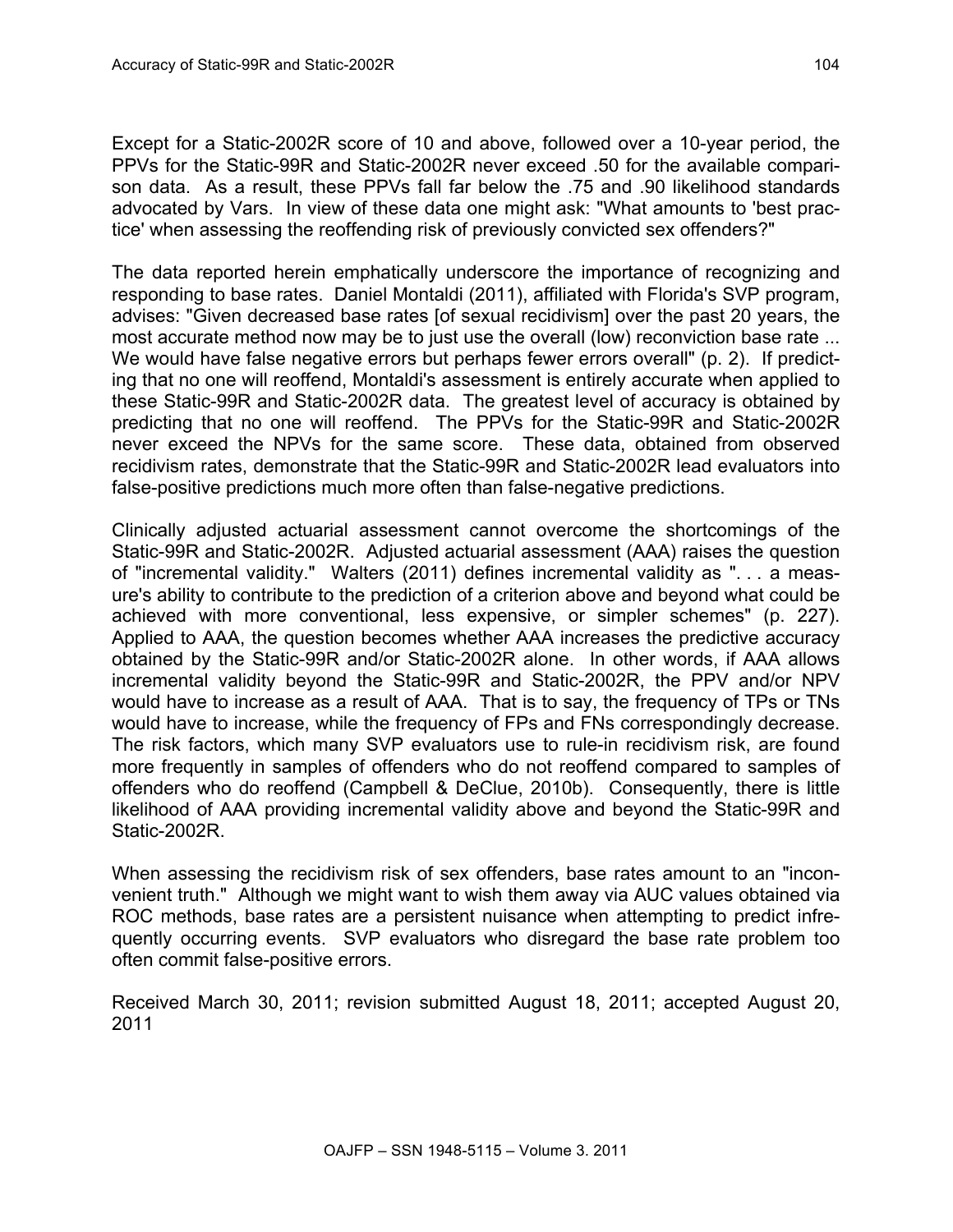#### **References**

- Bani-Yaghoub, M., Federoff, J. P., Curry, S., & Amundsen, D. E. (2010). A time series modeling approach in risk appraisal of violent and sexual recidivism. Law and Human Behavior, *34*(5), 349-366.
- Barbaree, H. E., Seto, M., Langton, C. M., & Peacock, E. J. (2001). Evaluating the predictive accuracy of six risk assessment instruments for adult sex offenders. Criminal Justice and Behavior, *28*, 490-521.
- Campbell, T. W. (2007). When prophecy fails: Retreating from prediction. Journal of Sexual Offender Civil Commitment: Science and the Law, *2*, 1-11.
- Campbell, T. W., & DeClue, G. (2010a). Maximizing predictive accuracy in sexually violent predator evaluations. Open Access Journal of Forensic Psychology, *2*, 148-232.
- Campbell, T. W., & DeClue, G. (2010b). Flying blind with naked factors: Problems and pitfalls in adjusted actuarial sex offender risk assessment. Open Access Journal of Forensic Psychology, *2*, 75-101.
- Craig, L. A., & Beech, A. R. (2010). Towards a guide to best practice in conducting actuarial risk assessments with sex offenders. Aggression and Violent Behavior, *15*, 278-293.
- Doren, D. M. (2006). Inaccurate arguments in sex offender civil commitment proceedings. In A. Schlank (Ed.), The sexual predator: Law and Public Policy - Clinical Practice, Vol. III. Kingston, NJ: Civic Research Institute.
- Epperson, D. L., Kaul, J. D., & Huot, S. J. (1995 October). Predicting risk of recidivism for incarcerated sex offenders: Updated development of the Sex Offender Screening Tool (SOST). Paper presented at the 14th annual research and treatment conference of the Association for the Treatment of Sexual Abusers, New Orleans, LA.
- Glaros, A. G., & Kline, R. B. (1988). Understanding the accuracy of tests with cutting scores: The sensitivity, specificity, and predictive value model. Journal of Clinical Psychology, *44*(6), 1013-1023.
- Hanson, R. K. (2000). Will they do it again: Predicting sex-offense recidivism. Current Directions in Psychological Science, *9*, 106-109.
- Hanson, R. K., & Harris, A. J. R. (2000). Where should we intervene? Dynamic predictors of sex offense recidivism. Criminal Justice and Behavior, *27*, 6-35.